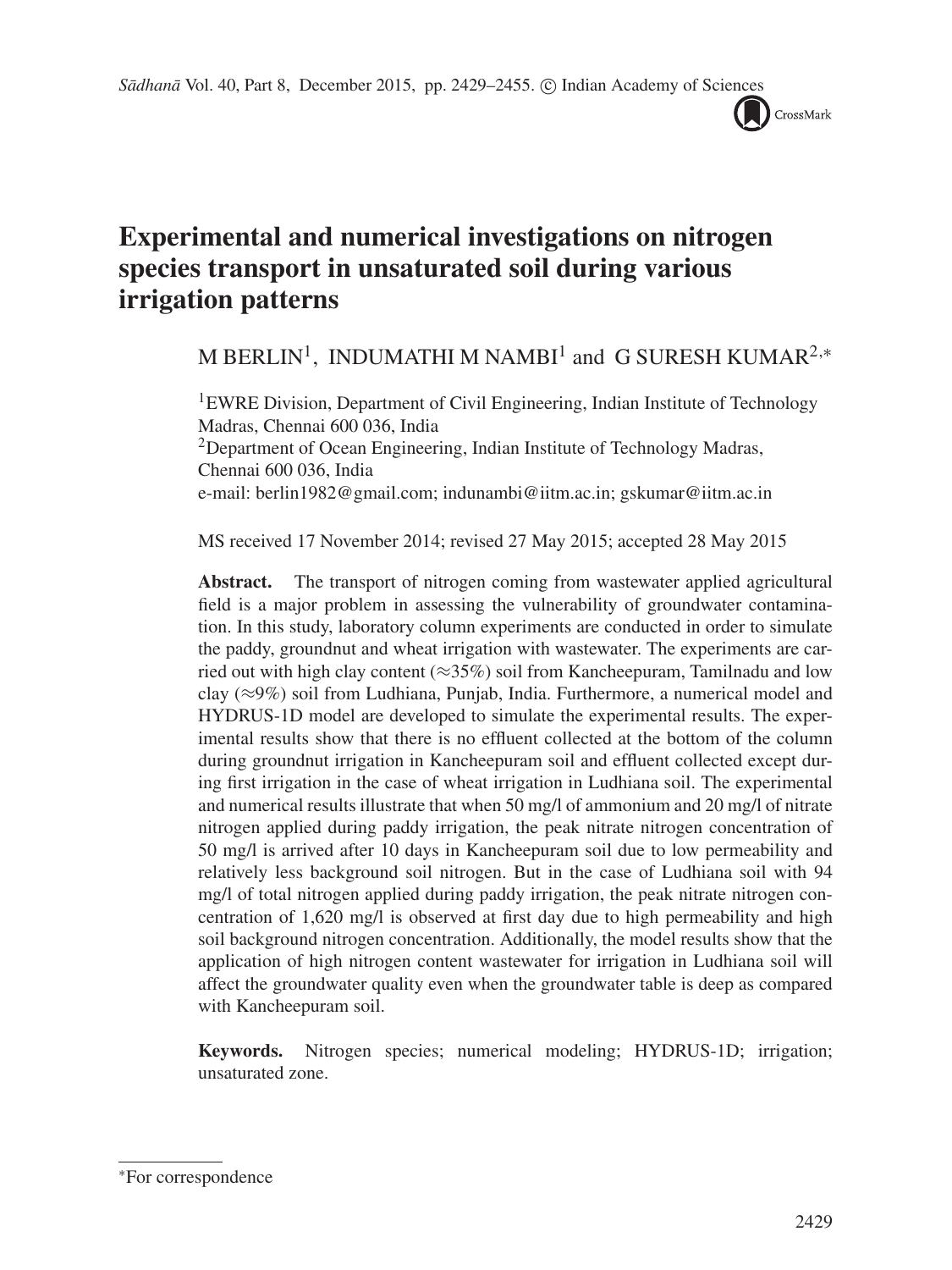## **1. Introduction**

The scarcity of water resources is one of the most challenging problems in many developed and developing countries. India has nearly 53.4% of land covers under arid and semi-arid regions (NATCOM 2004) due to low volumes of rainfall. Furthermore, India is an agricultural country and about 70% of population depends on agriculture. Agricultural sector is demanding more amount of water as compared with other sectors such as domestic and industry. Hence, wastewater reuse has become an important technique for conserving the existing water bodies and reduction of fertilizer application due to the availability of nutrients in the wastewater. However, the wastewater application for agriculture practice can contaminate the groundwater due to the leaching of various pollutants such as nitrate, calcium, sulphate, sodium, and heavy metals (Asano & Levine 1995; Lubello *et al* 2004; Sheng 2005; Pedrero *et al* 2010).

Treated or partially treated wastewater can be a good alternative water source for supplementary irrigation in areas which suffer from water shortage since the prescribed standards for irrigation water is less stringent compared to drinking water standards (Kang *et al* 2007; Jang *et al* 2010). There are many reports available on the usage of treated wastewater for irrigation purposes in several countries (Cooper 1991; Asano & Levine 1996; Al-Lahham *et al* 2003; Kiziloglu *et al* 2007; Brunetti *et al* 2007; Palese *et al* 2009). Since paddy cultivation requires large quantities of water and nutrients, therefore treated wastewater becomes one of the good sources for paddy irrigation. There have been studies which have examined the issue of groundwater quality during application of the wastewater for paddy irrigation (Han *et al* 1999; Cho & Choi 2001; Cho 2003; Yoon *et al* 2006). Furthermore, it is challenging to study the practical wastewater use containing high nutrient concentration during paddy irrigation. Jang *et al* (2012) have investigated the water and nutrient balances in paddy fields irrigated by groundwater, wastewater, and reclaimed wastewater. Some recent studies addressed the (i) impact of reclaimed wastewater irrigation on nutrient loads from the paddy field (Kim *et al* 2007), (ii) effect of the application of reclaimed municipal wastewater on rice cultivation (Papadopoulos *et al* 2009) (iii) environmental impacts of reclaimed wastewater irrigation on water quality and soil in paddy fields (Jang *et al* 2013). Similarly detailed study on cultivation of groundnut (Ramana *et al* 2002; Bradford *et al* 2003) and wheat (Rinaldi *et al* 2003; Pathak *et al* 1999; Mojid *et al* 2012) has shown that the wastewater is a good source and option for irrigation.

Several studies have reported the nitrogen species concentration in a paddy cultures soil by experimental and field monitoring. Some evidence show that the nitrate concentration in groundwater was exceeding the permissible limit due to leaching of fertilizer or wastewater applied paddy and wheat field (Babiker *et al* 2004; Zhu *et al* 2000; Riley *et al* 2001). The influence of soil texture, bulk density and organic matter content on the process of nitrate vertical transport in paddy soils of the Tai Lake region was studied in the soil columns by Chen *et al* (2007). Their investigations suggest that the transport on nitrate was affected by clay content. Conversely low bulk density and high organic matter content were each associated with faster nitrate transport. Zhao *et al* (2010) have determined nitrogen recovered by rice and wheat, nitrogen remained in soil, and the losses of reactive nitrogen (i.e.,  $NH_3$ ,  $N_2O$ ,  $NO_3$ , organic N and  $NH_4$ ) to the environment. Nitrogen leaching from paddy field under different fertilization rates was studied by Iqbal (2010). The results showed that ammonium nitrogen was the main form of nitrogen with a high environmental risk during the paddy growth. Experimental evidence shows the nitrate was found to be leaching from wheat field during nitrogen fertilization with the influences of rainfall, nitrogen fertilization rate and temperature (Qiang *et al* 2011). Laboratory analysis was performed using lysimeters by Haijun *et al* (2013) to determine the ammonia and nitrous oxide emissions and nitrogen leaching losses in a rice–wheat cropping system irrigated with nitrogen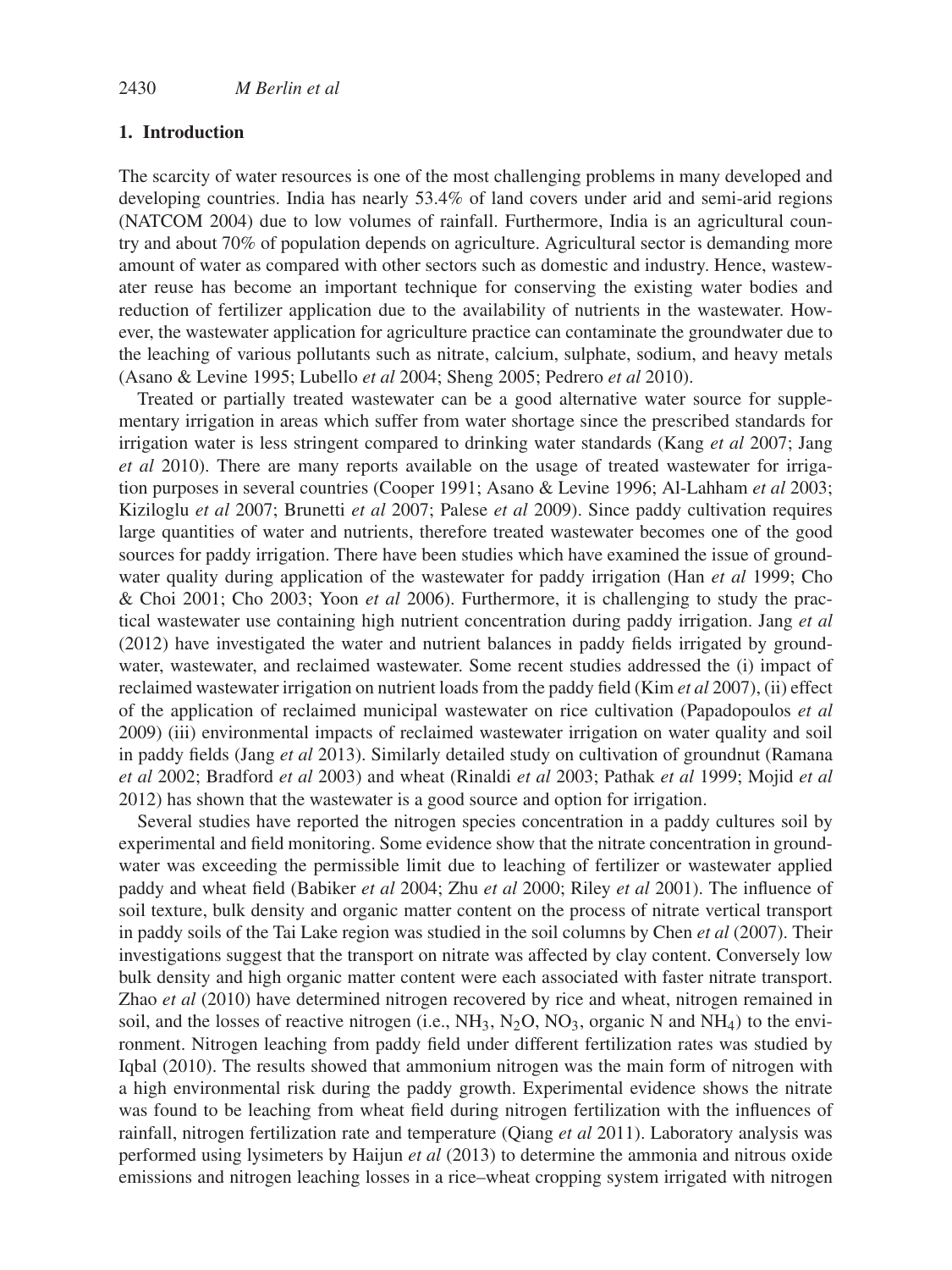rich wastewater from a livestock pond. Further field examination performed by Zhou *et al* (2013) on nitrate leaching in nitrogen fertilized wheat–maize rotation using free drainage lysimeters. The dissolved organic carbon is also identified as a one of the important parameters on nitrate variation (Lee *et al* 2006) in wastewater or urea applied paddy field (Berlin *et al* 2014a). The effect of dissolved oxygen variation on nitrogen species is another important factor which was studied by many researches (MacQuarrie *et al* 2001; Kim *et al* 2004; Berlin *et al* 2014b).

Transport modeling is a predictive and descriptive tool to provide highly accurate information about the location and concentration of contaminants in the subsurface system. Many modeling studies on nitrate transport in saturated and unsaturated porous media considering numerous physicochemical processes such as advection, dispersion, sorption, mineralization, nitrification, denitrification, volatilization, atmospheric deposition and plant nutrient uptake have been well documented (Wu *et al* 1997; MacQuarrie *et al* 2001; Roose & Fowler 2004; Mohammad 2007). Lee *et al* (2006) addressed the fate and transport of nitrogen species in the saturated zone using mathematical modeling along with experimental evidences. Liang *et al* (2007) have attempted the modeling of nitrogen species concentration in the paddy soil under saturated/unsaturated conditions. Berlin *et al* (2013) have numerically analyzed the nitrogen species transport in unsaturated zone under non-isothermal conditions. Recent modeling result suggests that biological clogging is also play a predominant role on nitrogen species transport and transformation in sub-surface system (Berlin *et al* 2014c). These mathematical models can be used to predict the concentration of contaminants at various depths and time. On the other hand, many of the models lack the capability to account for naturally existing soil spatial heterogeneity and complex bio-chemical process.

The detailed literature study shows that the nitrogen dynamics in the sub-surface can vary depends on various irrigation patters based on the crop requirement, fertilizer application, soil type, soil hydraulic parameters and different environmental factors. Paddy, groundnut and wheat are some of the major crops cultivated all over India. Water requirement and irrigation pattern vary with each crop. Therefore, it is important to estimate the nitrogen leaching during wastewater application for various crop irrigations in order to preserve the ground water quality. However, relatively less attention has been provided to how the irrigation pattern and the soil hydraulic characteristics are controlling the transport and transformation phenomena of nitrogen species in the subsurface especially during treated or untreated industrial wastewater application. This study addresses the effective usage of treated and untreated textile industry wastewater for irrigation purpose. The objective of this study is to understand the nitrogen dynamics during textile wastewater application in (i) varying hydraulic properties of soil and (ii) varying irrigation pattern with respect to crop water requirement for different crops (paddy, groundnut and wheat) performed using soil column studies in laboratory scale. A numerical model is developed to simulate the soil column experiments for the prediction of nitrogen species concentration at the outlet of soil column. HYDRUS-1D software is also used for simulating the nitrogen dynamics to cross-validate the developed numerical model. Furthermore, sensitivity study is performed on partition coefficient of ammonium nitrogen, nitrification rate, denitrification rate and dissolved organic carbon to understand the nitrogen dynamics in subsurface soil system.

### **2. Study area**

In order to simulate the nitrogen species dynamics in hydraulically varying soil types, two sites were selected for this study. In this regard a site in Kancheepuram, Tamilnadu was selected for soil containing relatively high clay compared to other site located in Ludhiana, Punjab, for soil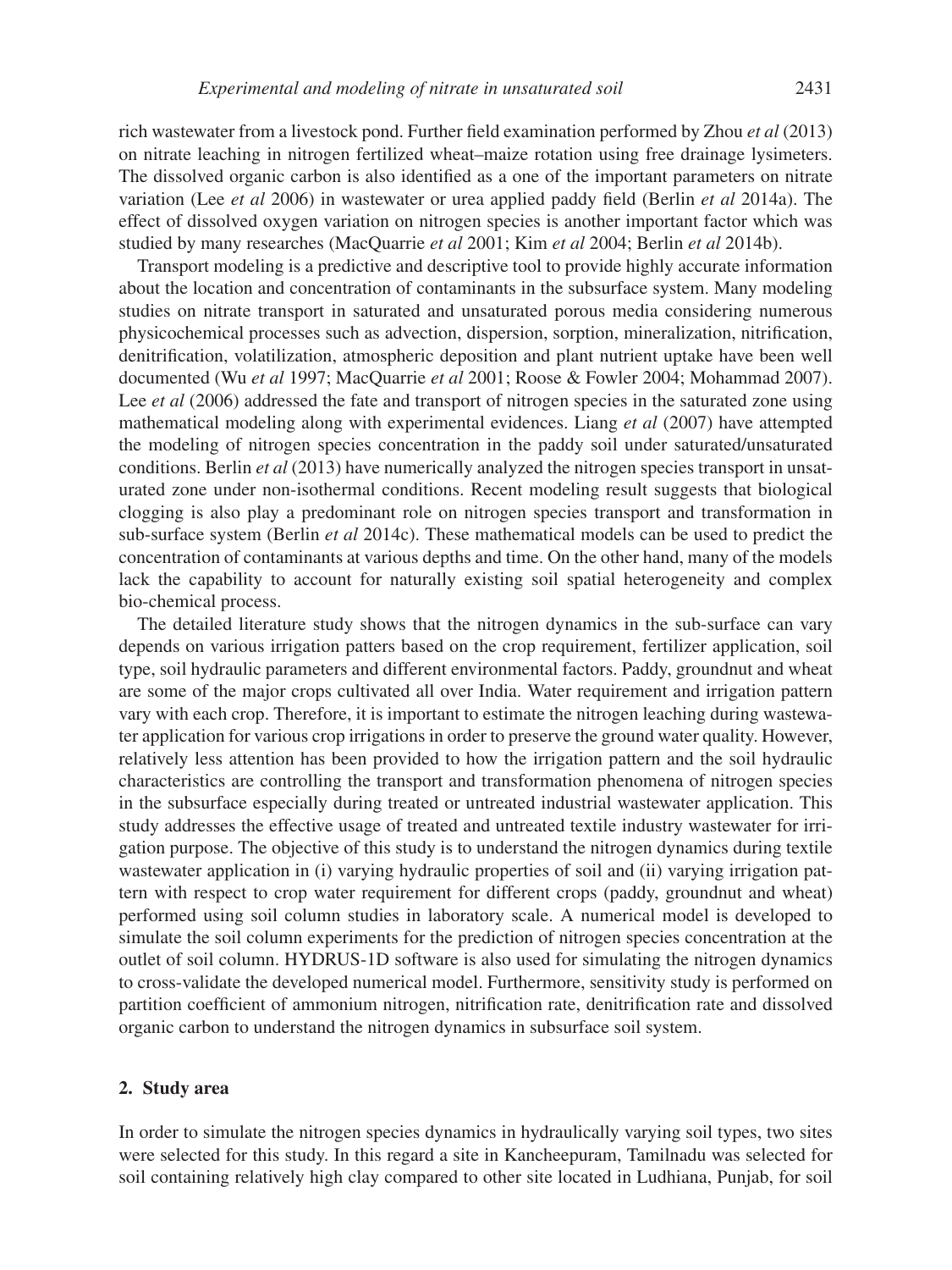containing high sand content. The details about these sites are explained in this section. The study area map for both sites is shown in figure 1.

# 2.1 *Location*

Kancheepuram, Tamilnadu is a historical town in the south India, which is geographically located at  $12°50'$  N latitude and  $79°42'$  E longitude at a distance of 72 km south-west of Chennai, Tamilnadu. It is located on the banks of the Vegavathy river, a tributary of Palar river at an altitude of 83.26 m above MSL. This town has a natural gradient towards Manjal Neer channel and towards Vegavathy river in the south.

Ludhiana is located at 30.9◦N and 75.85◦E in the Indian state of Punjab. It is located 100 km west from Chandigarh, Punjab. Sutlej and Budha nallah are the two rivers, which are flowing through this district. The mean elevation of Ludhiana city is 244 m from MSL.

# 2.2 *Rainfall and climate*

Generally, Kancheepuram district experiences hot and humid climatic conditions. Kancheepuram district receives the rain during the both southeast and northeast monsoons, mainly due to the effect of depressions in Bay of Bengal during northeast monsoon season. The normal annual rainfall varies from 1,105 mm to 1,214 mm. The relative humidity varies between 58% and 84% while the temperature varies between 20◦C and 43◦C.

Ludhiana has very hot summer and very cold winters with three different seasons such as summer, monsoon and winter. Monsoon visits this city during July and extends up to September.



Figure 1. Study site of Kancheepuram, Tamilnadu (Study site 1) and Ludhiana, Punjab (Study site 2), India.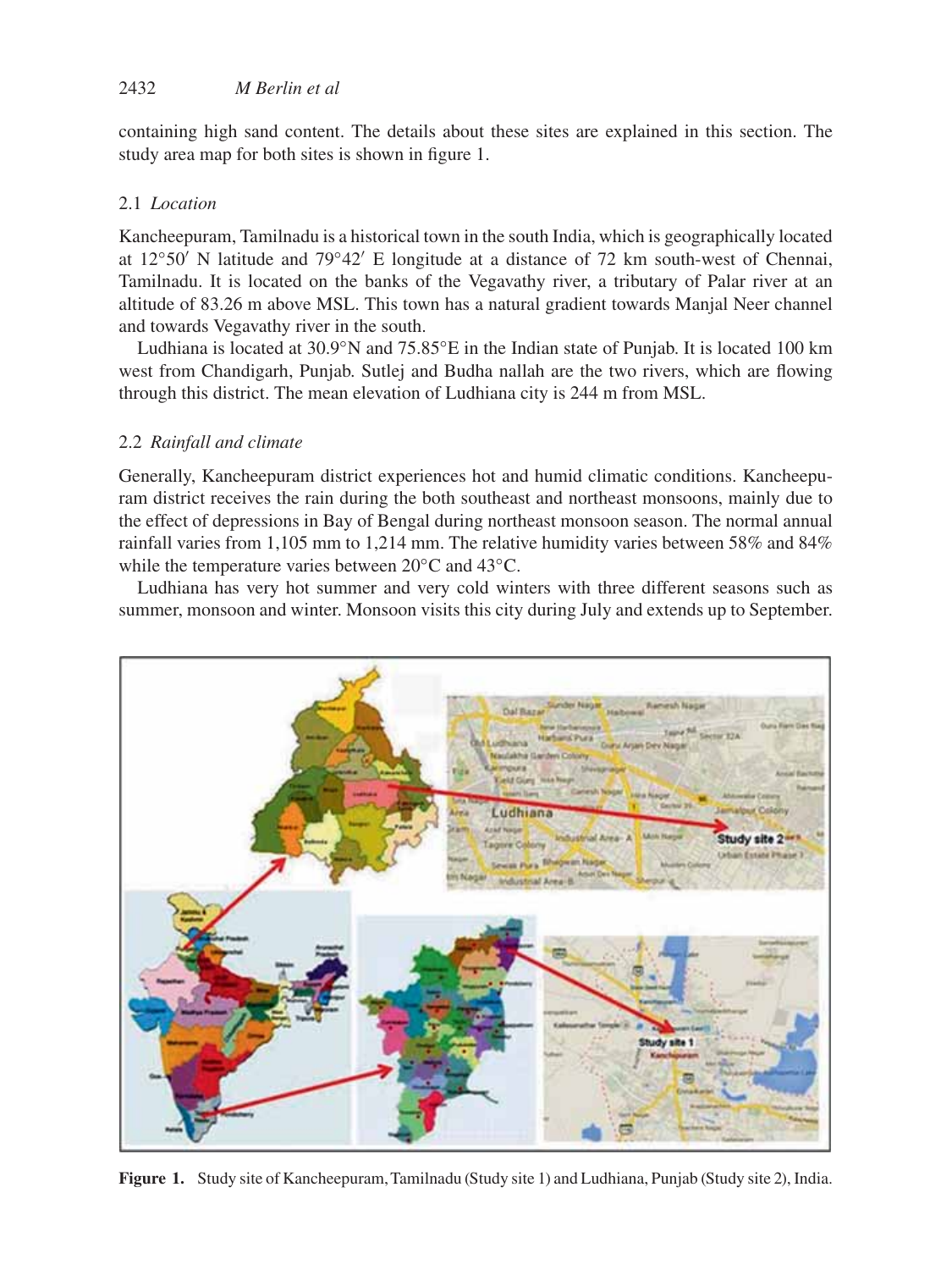The normal annual rainfall of the Ludhiana district is 680 mm nearly 78% of annual rainfall is contributed between June and September by southwest monsoon. The temperature can vary between −5.2◦C and 44◦C.

## 2.3 *Industrialization*

In Kancheepuram, nearly 50 rice mill units are located around Oli Mohammed Pettai, Thamaraikulam, Vellaikulam and Satan Kulam. Approximately 60 small scale dyeing units are located in the residential areas, mainly along Vegavathy river in the southern part of Kancheepuram town. Silk and cotton yarn twisting units are also situated in and around the Kancheepuram town. Large amount of wastewater can be generated from these industries particularly from dyeing units and textile industries during the processes such as spinning, bleaching and coloring. The effluents from these industries consists of high concentrations of total dissolved solids, biochemical oxygen demand, sodium, chloride, ammonia, nitrates, sulphates, hardness, heavy metals and carcinogenic dye ingredients (Tchobanoglous & Burton 1995). At present, wastewater generated from these industries is simply discharged into the soil without proper treatment. In Kancheepuram, nearly 50 rice mill units are located around Oli Mohammed Pettai, Thamaraikulam, Vellaikulam and Satan Kulam. Approximately 60 small scale dyeing units are located in the residential areas, mainly along Vegavathy river in the southern part of Kancheepuram town. Silk and cotton yarn twisting units are also situated in and around the Kancheepuram town. Large amount of wastewater can be generated from these industries particularly from dyeing units during the processes such as spinning, bleaching and coloring. The effluents from these industries consist of high concentrations of total dissolved solids, biochemical oxygen demand, sodium, chloride, ammonia, nitrates, sulphates, hardness, heavy metals and carcinogenic dye ingredients (Tchobanoglous & Burton 1995). At present, wastewater generated from these industries is simply discharged into the soil without proper treatment.

Ludhiana has done remarkably well in the field of agriculture for long time and due to rapid industrialization through small, medium and large scale industries it is universally famous as the Manchester of India and industrial capital of small scale industries in the country. As per MSME (2014) report, nearly 6,750 textile units, 2,460 units of leather products, 3,547 units of fabricated metal products and lot of other micro and small scale industries are situated in Ludhiana district during 2010–2011. Malwa Industries limited, Vardhman Textile limited and M/S Mills are some of the large scale industries in the textile sector. Even though the large scale textile industries are treating the effluents to some extent, but the small and medium scale industries are discharging their effluents in the soil without proper treatment which may eventually contaminate the groundwater.

#### 2.4 *Groundwater resources*

Groundwater resource is the one of the prime source of drinking water in Kancheepuram, Tamilnadu. Generally, the water table is available at a depth of 2.89–4.09 m during summer season and 1.05–3.40 m from ground level during winter season in this area (Water Year 2007). Study by Balakrishnan *et al* (2008) revealed that the groundwater source in Kancheepuram is not suitable for drinking purpose mainly due to the disposal of partially treated wastewater from these industries on the land fields. Their results show that the concentration of total dissolved solids (1,138–2,574 mg/L), chloride (216–847 mg/L), total hardness (225–760 mg/L), sulphate (64– 536 mg/L), nitrate (up to 58 mg/L), iron (up to 2.3 mg/L) and lead (up to 0.281 mg/L) were found to be higher and exceeded the permissible limits of WHO standards.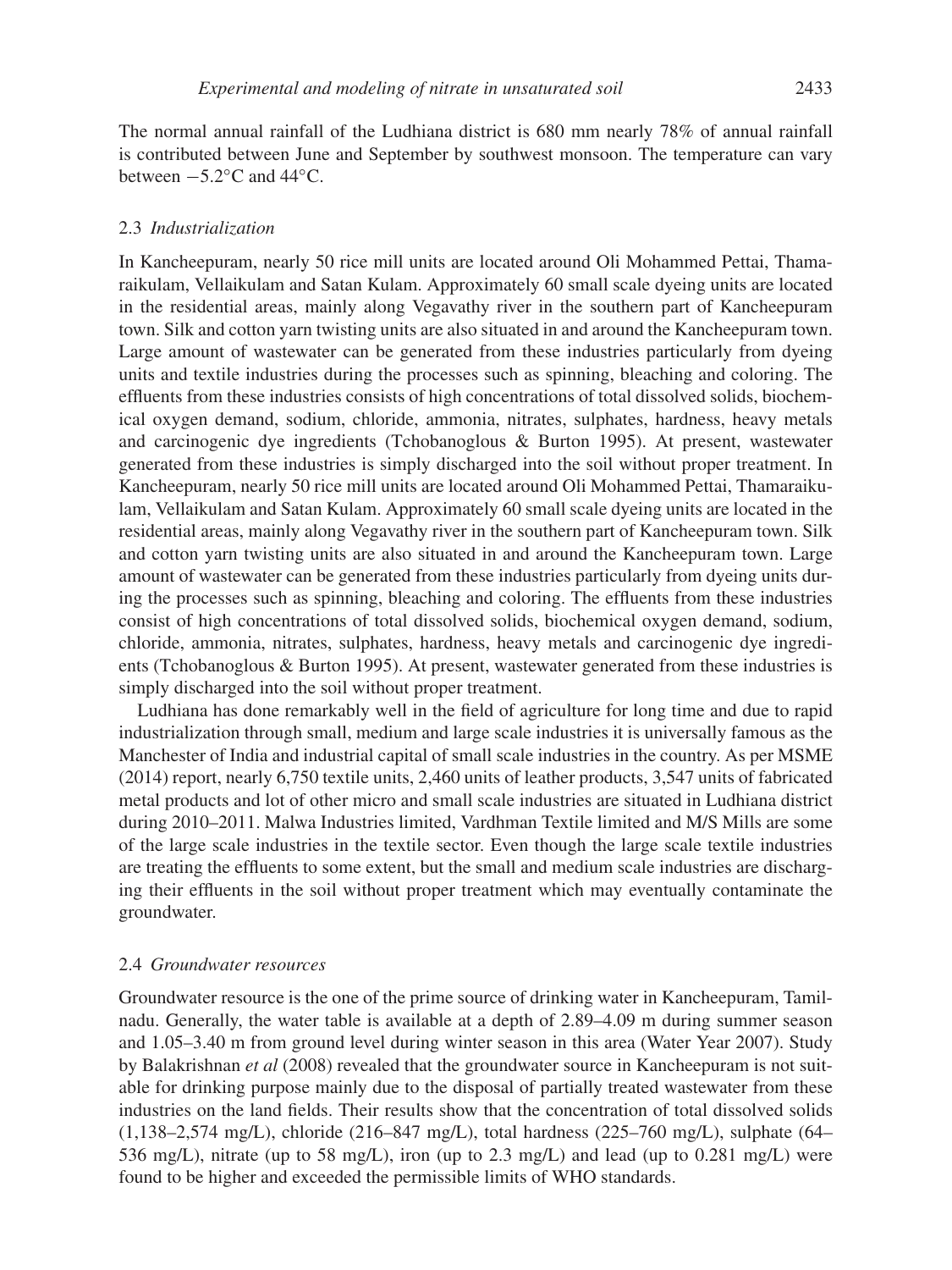# 2434 *M Berlin et al*

Generally, the depth to groundwater in Ludhiana varies between 9 and 26 m from the ground level. This groundwater table depth can vary during the pre-monsoon period from 9.24 to 25.48 m while during post-monsoon seasons it ranges between 5.09 and 33.62 m (CGWB 2007). In general the groundwater of the Ludhiana district is fresh except in and around Ludhiana city where the ground water is polluted due to industrial effluents (CGWB 2007).

# **3. Materials and methods**

This section describes the detailed methodology along with the analysis of soil and wastewater samples collected from Kancheepuram, Tamilnadu and Ludhiana, Punjab to estimate the physical and chemical properties of soil and wastewater. Column experiments were also performed in the laboratory to understand the nitrogen dynamics in these soils with synthetic wastewater replicating the actual wastewater collected from textile industries. Modeling studies have also been carried out to reproduce the nitrogen species transport and transformation in the soil column for future predictions.

# 3.1 *Soil and wastewater analysis*

Soil samples were collected from the root zone below 15 cm from ground level in Kancheepuram and Ludhiana for physical and chemical analysis. Various experiments were conducted to find the soil physical parameters such as particle size distribution, specific gravity, dry density, bulk density and permeability. Similarly, soil chemical analysis such as pH, organic carbon, inorganic carbon, total carbon content, background ammonium and nitrate nitrogen concentrations was also analyzed. The treated wastewater samples were also collected from textile industries from both study sites and the chemical parameters were also analyzed.

3.1a *Wastewater sample analysis*: Since there was no proper treatment of wastewater generated from the textile industries in Kancheepuram, Tamilnadu, the wastewater generated from these industries are discharged into the public sewer line. These effluents are mixed with domestic wastewater and finally reach the waste stabilization pond. Thus, the wastewater samples were collected at various outlets of silk dyeing units such as direct dye bath, degumming unit effluent, silk washing unit, outlet of dyeing unit and the waste stabilization pond. The other set of samples were collected from Vardhman textile industries, Ludhiana, Punjab at different points in the treatment unit such as influent sample in the treatment plant, secondary sedimentary tank, biological treatment tank and final effluent from the treatment plant.

# 3.2 *Pressure plate apparatus*

Pressure plates are normally used to establish the moisture characteristics of soil. The soil paste was prepared by saturating with water and was placed in the plastic retaining rings on the porous plate. Once the soil samples were kept in the pressure chamber, the clamping bolts were properly sealed. By adjusting the pressure valve, required pressure inside the pressure chamber using compressor was built up. Samples can be removed when the soil sample approaches the equilibrium (approximately 18–20 h). This procedure can be repeated for different pressures to arrive a set of water content for the corresponding pressure head. The water content can be calculated for each pressure applied as given in the following equation:

$$
Water content = (W_2 - W_3)/(W_3 - W_1)
$$
 (1)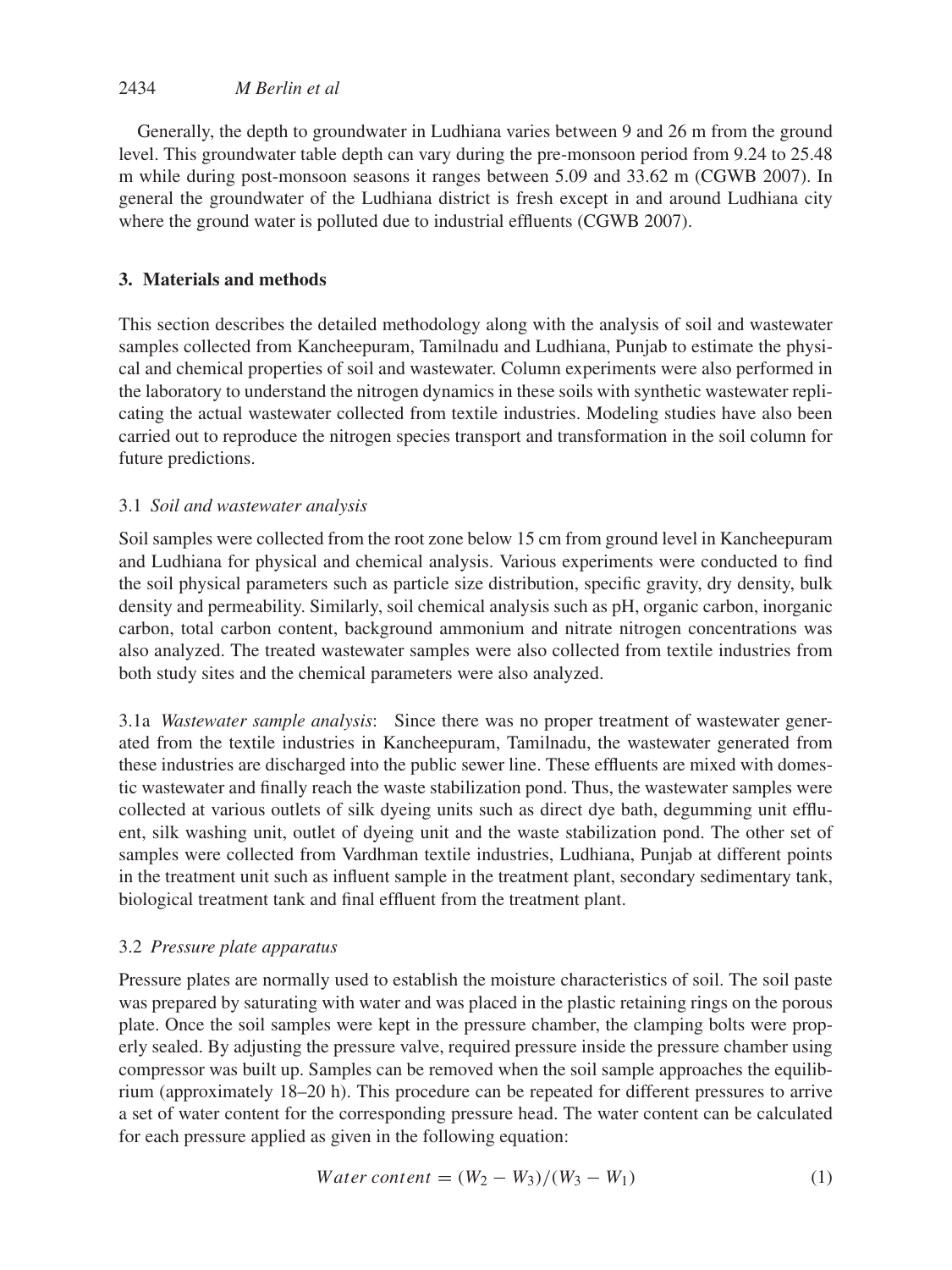where  $W_1$  is the weight of the empty container (g);  $W_2$  is the wet weight of soil with container after immediately taking out the soil sample from the pressure plate apparatus and  $W_3$  is the dry weight of soil with container after 24 h of oven dried soil sample.

#### 3.3 *Column experiments*

Column experiments were conducted to study the distribution of nitrogen species concentration during different irrigation scenarios performed with treated or partially treated textile wastewater for Kancheepuram and Ludhiana soil samples. Since paddy and groundnut are the main crops in Kancheepuram, the corresponding irrigation patterns were simulated in the lab to establish the concentration profile at the bottom of the soil column. Similarly, paddy and wheat are the predominant crops in Ludhiana, and the corresponding irrigation patterns were simulated for these soil samples. In order to mimic the field conditions, the soil was filled in the column with the same density as measured in the field. The designed soil columns have 70 cm depth and 6 cm in diameter as shown in figure 2. The bottom of the soil column was filled with coarse sand up to 5 cm to prevent the clogging process at the bottom of the column due to fine soil particles. The field soil was effectively filled up to 60 cm depth from the bottom of the column. To simulate the nitrogen species concentration, three columns were run in parallel; in which two columns were simulated for paddy and one for groundnut irrigation scenario with same concentration of synthetically prepared wastewater in Kancheepuram soil. But in the case of Ludhiana soil



**Figure 2.** Column experimental setup.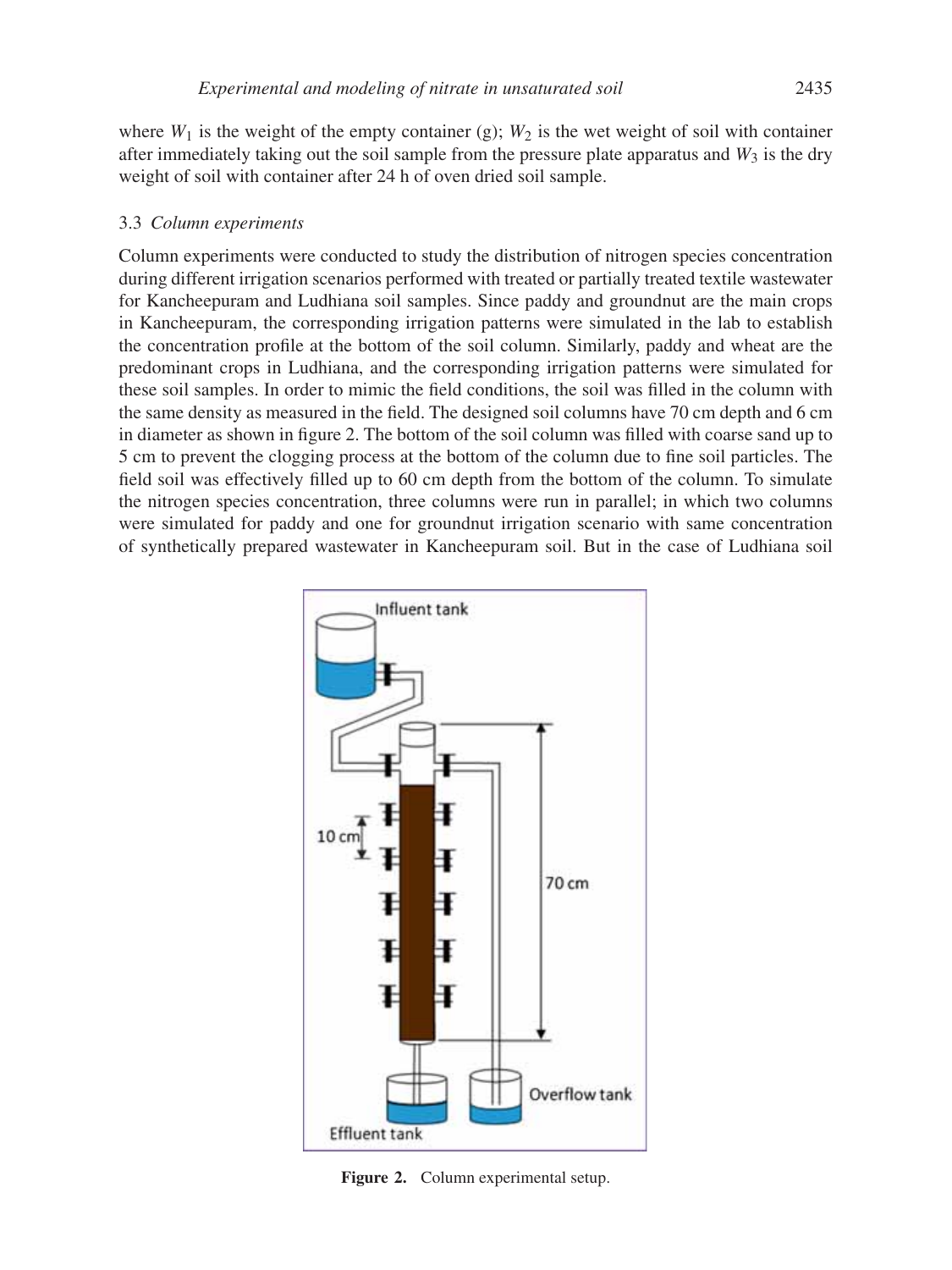one soil column was dedicated for treated wastewater scenario and other two soil columns were devoted for untreated wastewater scenario in which one was simulated for paddy and one for wheat irrigation pattern.

3.3a *Synthetic wastewater preparation and column experimental procedure*: Synthetic wastewater was prepared with the chemical composition of 50 mg/l of ammonium nitrogen, 20 mg/l of nitrate nitrogen and 1,500 mg/l of COD (Chemical Oxygen Demand) in order to resemble the Kancheepuram textile wastewater to conduct the soil column experiments. Similarly, the chemical composition of 30 mg/l of ammonium nitrogen, 64 mg/l of nitrate nitrogen and 2,800 mg/l of COD for untreated wastewater scenario while 7 mg/l of ammonium nitrogen, 7 mg/l of nitrate nitrogen and 1,700 mg/l of COD for treated wastewater scenario resembling the Ludhian a textile wastewater. Since this study mainly focused on nitrogen species transport in unsaturated soil, the other contaminants in the textile industrial wastewater were not considered during synthetic wastewater preparation. The wastewater was applied continually for 100 days with the standing depth of 3 cm (Chinh *et al* 2008) to simulate the paddy irrigation while for groundnut irrigation simulation the total water requirement (510 mm) was split into seven intervals and for wheat irrigation simulation the total water requirement (650 mm) was split into five divisions as per the guidelines prescribed by the TNAU (Tamil Nadu Agricultural University). The synthetic wastewater was applied at the top of the column and the effluent was collected from the bottom at regular intervals. Care was taken to prevent evaporation losses by covering the collection vessel with polythene sheets. The collected effluent was analyzed by water quality probes to check the concentration of ammonium and nitrate nitrogen species.

#### 3.4 *Model formulation*

The mathematical model for predicting water flow and the transport of nitrogen species in unsaturated sub-surface system is described in this section to simulate the nitrogen species in the various soil conditions and irrigation scenarios.

Vertical movement of water in soil under one-dimensional unsaturated condition can be described by Richard's model as expressed in Eqs.  $(2)$ – $(5)$  (Antonopoulos 2006):

$$
C(h)\frac{\partial h}{\partial t} = \frac{\partial}{\partial z}K\left(\frac{\partial h}{\partial z}\right) - \frac{\partial K}{\partial z} - S(z, t)
$$
 (2)

where  $C(h) = \frac{\partial \theta}{\partial h}$  is specific moisture capacity (1/L); *h* is the pressure head (L); *K* is the unsaturated hydraulic conductivity ( $LT$ ); *t* is the time (T); *z* is the vertical coordinate (L) positive downward; *S*(*z*, *t*) is the sink term for water uptake by plant that is a spatial and temporal function of root length and is expressed as the volume of water per unit volume of soil per unit time.

To solve the Richard's equation, the following constitutive relationships are required. Such relations were proposed by Van Genuchten (1980) and which are given in following equations:

$$
S_e = \frac{\theta_w - \theta_r}{\theta_s - \theta_r} \tag{3}
$$

$$
\theta_w = \theta_r + \left[ \frac{\theta_s - \theta_r}{1 + (\alpha |h|) \beta} \right]^\eta \tag{4}
$$

$$
K(h) = K_{s} S_{e}^{1/2} \left[ 1 - \left( 1 - S_{e}^{1/\eta} \right)^{\eta} \right]^{2}, \tag{5}
$$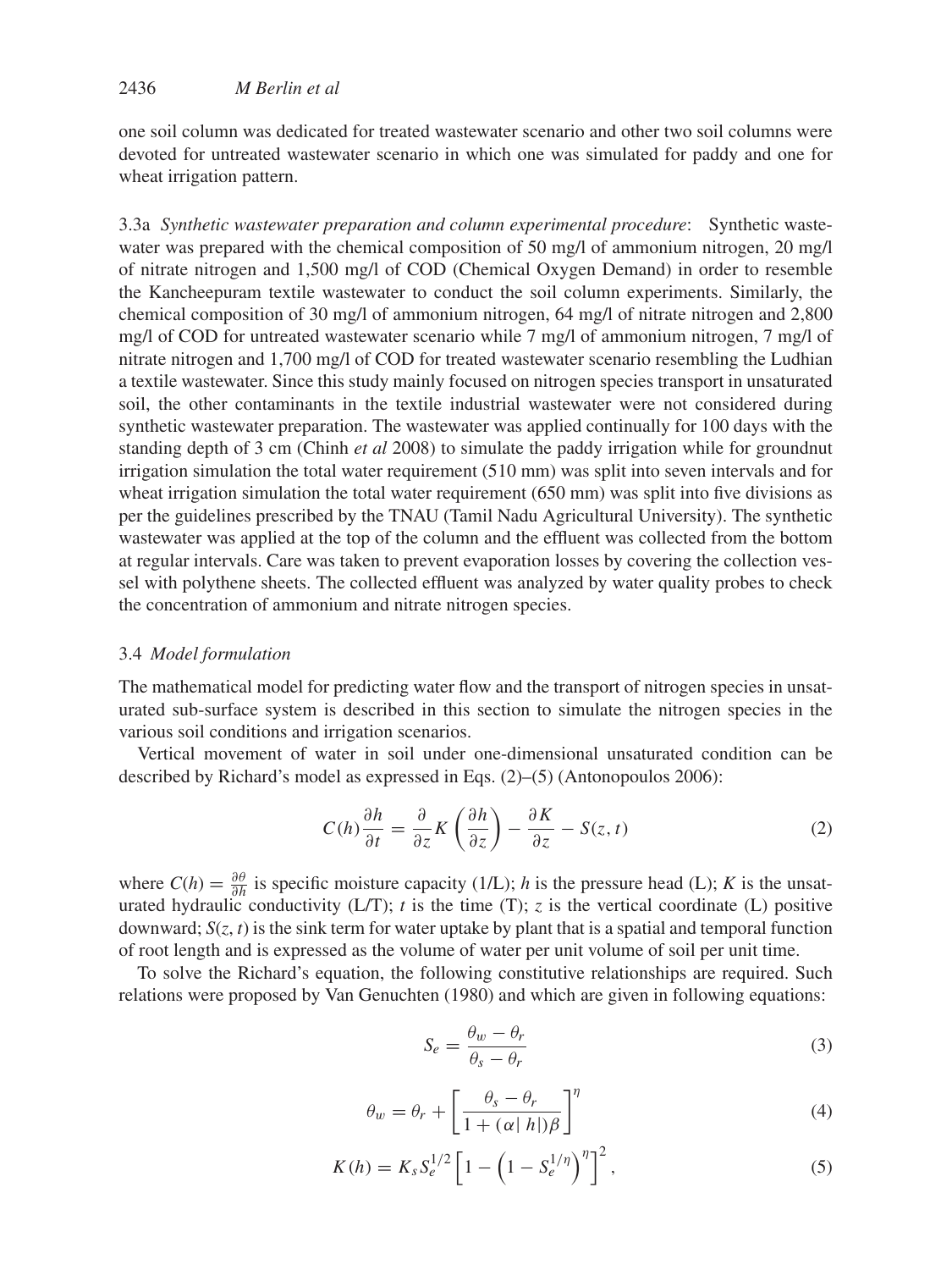where  $\theta_w$  is the water content (L<sup>3</sup>/L<sup>3</sup>); S<sub>e</sub> is the effective saturation;  $\theta_s$  is the saturated water content;  $\theta_r$  is the residual water content;  $K_s$  is the saturated hydraulic conductivity (L/T);  $\alpha$ ,  $\beta$ and  $\eta$  are fitting parameters.

The chemical and biological reactions of nitrogen transformation in the soil when wastewater is applied are nitrification, denitrification, uptake of ammonium and nitrate by plants, and adsorption of ammonium on the soil cation exchange sites (Antonopoulos 1993) are shown in figure 3a. To simplify the model formulation, this section considered only ammonium nitrogen and nitrate nitrogen as the main nitrogen species along with adsorption process of ammonium nitrogen and nitrification along with denitrification are the key reactions in the nitrogen cycle.

The one-dimensional vertical mass transport and transformations of ammonium nitrogen and nitrate nitrogen under transient flow and variably saturated soil conditions are described in the following equations (Antonopoulos 1993):

$$
\theta_w \frac{\partial \text{NH}_4 - \text{N}}{\partial t} + \rho_b \frac{\partial s}{\partial t} = \frac{\partial}{\partial z} \left( \theta_w D \frac{\partial \text{NH}_4 - \text{N}}{\partial z} \right) - q \frac{\partial \text{NH}_4 - \text{N}}{\partial z} + Q_{\text{am}} - \phi_1 \tag{6}
$$

$$
\theta_w \frac{\partial \text{NO}_3 - \text{N}}{\partial t} = \frac{\partial}{\partial z} \left( \theta_w D \frac{\partial \text{NO}_3 - \text{N}}{\partial z} \right) - q \frac{\partial \text{NO}_3 - \text{N}}{\partial z} + Q_{\text{ni}} - \phi_2 \tag{7}
$$



**Figure 3.** (**a**) Conceptual model for nitrogen cycle in soil–water system. (**b**) Graphical representation of finite difference cells and boundary conditions for one-dimensional domain.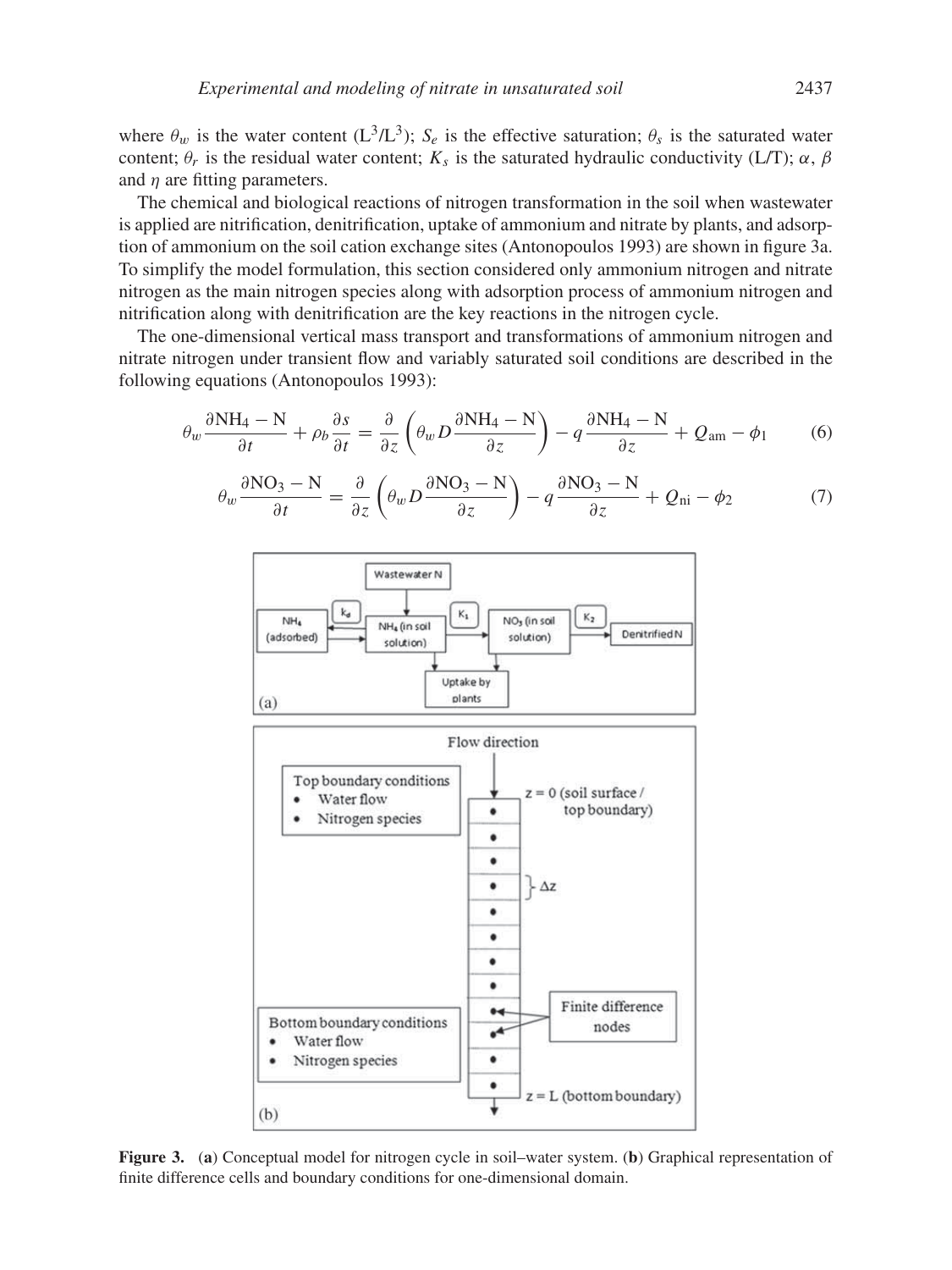## 2438 *M Berlin et al*

where  $NH_4$ -N is the concentration of ammonium nitrogen;  $NO_3$ -N is the concentration of nitrate nitrogen;  $D = D_m^* \tau + q^* \alpha_L$ , *D* is the dispersion coefficient;  $D_m$  is the molecular diffusion coefficient;  $\tau$  is the tortuasity; q is the Darcy velocity;  $\alpha_L$  is the longitudinal dispersivity;  $\rho_b$  is the bulk density of soil;  $S (S = K_d * NH_4-N)$  is the amount of NH<sub>4</sub>-N in the adsorbed phase per unit mass of soil;  $K_d$  is the linear partitioning coefficient of ammonium nitrogen,  $\Phi_1$  is the rate of  $NH_4$ -N transformation per unit soil volume;  $\Phi_2$  is the rate of NO<sub>3</sub>-N transformation per unit soil volume;  $Q_{am}$  is the rate of plant uptake of NH<sub>4</sub>-N per unit soil volume and  $Q_{ni}$  is the rate of plant uptake of  $NO<sub>3</sub>-N$  per unit soil volume. The plant uptake process is not considered in this study.

The transformation terms  $\Phi_1$  and  $\Phi_2$  describe the nitrification of NH<sub>4</sub>-N and denitrification of  $NO<sub>3</sub>-N$  which are approximated by first-order kinetic type reactions which are given in following equations (Antonopoulos 1993):

$$
\phi_1 = -K_1 \theta_w (\text{NH}_4 - \text{N}) \tag{8}
$$

$$
\phi_2 = K_1 \theta_w (\text{NH}_4 - \text{N}) - K_2 \theta_w (\text{NO}_3 - \text{N})
$$
\n(9)

where  $K_1$  and  $K_2$  are the nitrification and denitrification rates.

3.4a *HYDRUS-1D software*: HYDRUS-1D is freely available public domain windows-based computer software to model the water flow and solute transport in variably saturated porous media. The HYDRUS software will numerically solve the Richard's equation for unsaturated water flow and conventional convective-dispersion type equations for solute transport. Generally, the flow and contaminant transport equation accounts for water uptake by plant roots, linear and nonlinear reactions and first order degradations. This package deals with prescribed head and flux boundaries, boundaries controlled by atmospheric conditions, as well as free drainage boundary conditions for water flow model. The governing flow and transport equations are solved numerically using Galerkin-type linear finite element schemes. In order to check the developed numerical model the experimental results were analyzed with HYDRUS-1D software. Furthermore, various sensitivity analyses were also performed with this package for various irrigation scenarios and extreme case scenarios.

3.4b *Numerical implementation*: The coupled system of partial differential equations describing water flow and nitrogen species transport is solved numerically using fully implicit finite difference scheme. The advection part, which reflects the hyperbolic nature of the given partial differential equation is discretized using first order upwind scheme, while the dispersive part, which reflects the parabolic nature of the given partial differential equation is discretized using second order central difference scheme. The vertical one dimensional unsaturated spatial domain is divided into a finite number of discrete cells as shown in figure 3b. For temporal discretization, the total simulation time is divided into a finite number time intervals  $(\Delta t)$ . The value of cell width in the vertical direction ( $\Delta z$ ) is assumed to be 0.5 cm and the time interval ( $\Delta t$ ) is assumed to be 100 s in order to meet the numerical stability criteria. The resulting tri-diagonal matrix is solved using Thomas algorithm.

# **4. Results and discussion**

For the purpose of understanding the nitrogen species transport in hydraulically varying field soil, the experimental and modeling of nitrogen species in Kancheepuram, Tamilnadu and Ludhiana, Punjab have been performed using laboratory scale soil column experiments and the corresponding numerical model was developed. Furthermore, HYDRUS-1D software also used to predict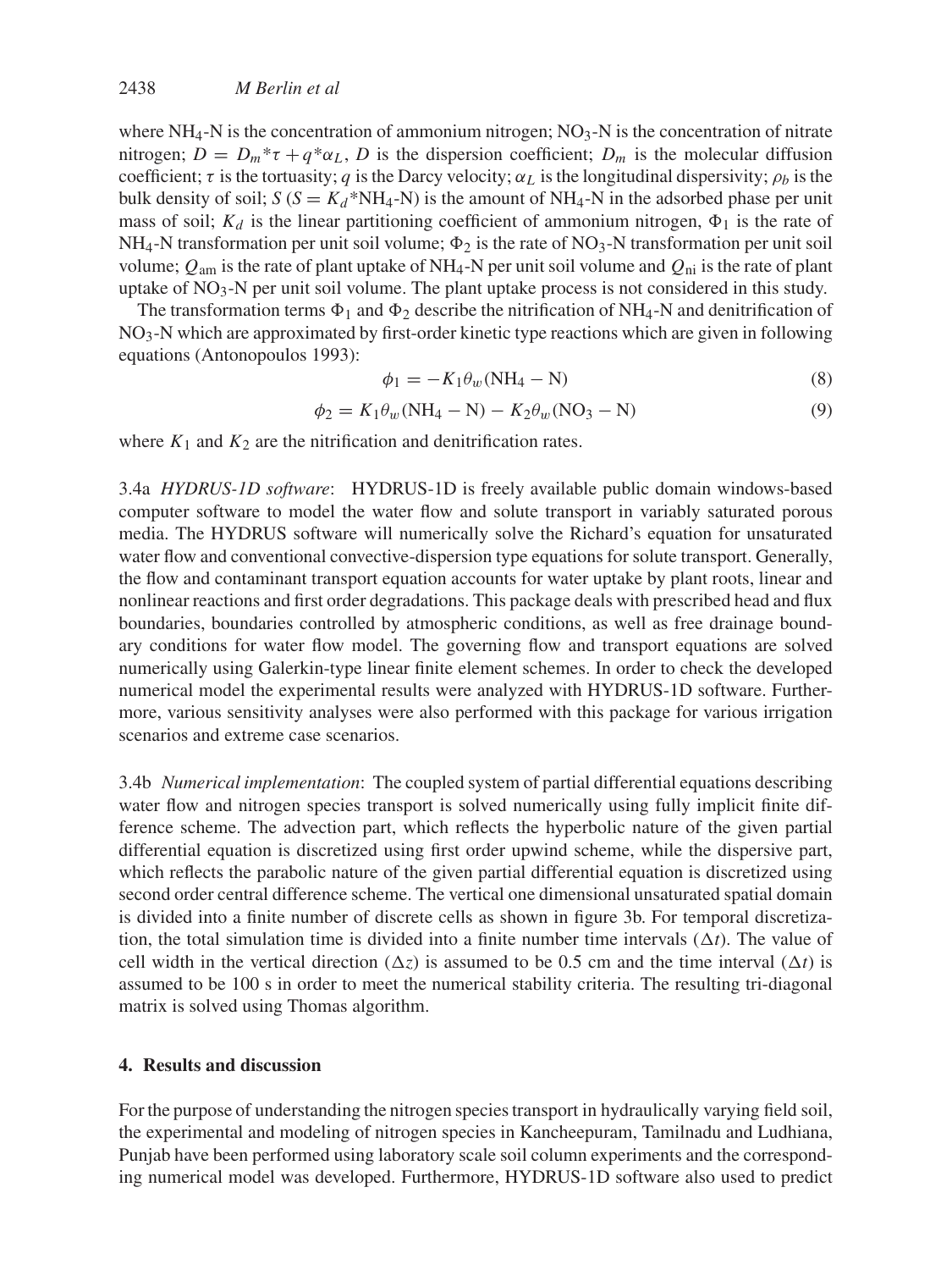| Sample<br>collection point | $BOD$ (mg/l) | $COD$ (mg/l) |      | TDS (mg/l) Turbidity (NTU) | pH     | <b>Nitrate</b><br>nitrogen $(mg/l)$ |
|----------------------------|--------------|--------------|------|----------------------------|--------|-------------------------------------|
| Dye bath effluent 1        | 20           | 16.320       | 3492 | 322                        | 7.602  | 98.04                               |
| Dye bath effluent 2        | 700          | 32,000       | 2635 | 368                        | 9.979  | 73.87                               |
| Degumming water            | 5120         | 9920         | 2437 | 530                        | 10.829 | 53.47                               |
| Wash water                 | 400          | 2880         | 1577 | 83                         | 7.998  | 63.71                               |
| Combined effluent          | 290          | 19.960       | 3840 | 124                        | 7.949  | 92.62                               |

**Table 1.** Textile wastewater characteristics from Kancheepuram, Tamilnadu (average value).

the nitrogen species concentrations. This section discusses the experimental and modeling results on nitrogen species transport under various irrigation scenarios according to the crops requirement.

#### 4.1 *Wastewater characteristics*

The wastewater samples collected from different points of textile industry in Kancheepuram, Tamilnadu were analyzed as per the standard laboratory analytical methods.The results of various parameters of Kancheepuram wastewater samples are shown in table 1. Similarly, the wastewater collected from various points of treatment plant in Ludhiana, Punjab was characterized and is presented in table 2.

Tables 1 and 2 show the characteristics of wastewater from textile industries located at Kancheepuram, Tamilnadu and Ludhiana, Punjab. Since there are no proper treatment technologies adopted in Kancheepuram, the wastewater generated from the textile industries was discharged on the bare land without proper treatment. In Ludhiana, the majority of the textile industries have their own treatment plant for wastewater treatment. The wastewater generated from Kancheepuram textile industries shows that the BOD, COD and TDS are very high as compared with the CPCB (Paul *et al* 2012) standards except pH value. Similarly, the parameters measured in the wastewater generated from Ludhiana were also high compared to the CPCB standards except TDS and pH. However, the treated effluent of Ludhiana wastewater was within the CPCB standards.

## 4.2 *Physical and chemical characteristics of soil*

The particle size distribution of Kancheepuram and Ludhiana soil is shown in figure 4.

The soil analysis results show that the bulk density of Kancheepuram soil (1.918  $g/cm<sup>3</sup>$ ) sample is lesser than that of Ludhiana soil  $(2.221 \text{ g/cm}^3)$ . This may be due to the variation in grain size distribution of soil, whereas the specific gravity value did not vary significantly. The porosity

| Sample<br>collection point  |       |      |     | $BOD$ (mg/l) $COD$ (mg/l) $TDS$ (mg/l) Turbidity (NTU) pH nitrogen (mg/l) |      | <b>Nitrate</b> |
|-----------------------------|-------|------|-----|---------------------------------------------------------------------------|------|----------------|
| Influent to treatment plant | 145.3 | 1800 | 974 | 58.77                                                                     | 7.3  | 64             |
| Biological tank             | 122   | 1197 | 959 | 259.4                                                                     | 6.67 | 13.59          |
| Sedimentation tank          | 64.6  | 264  | 952 | 14.67                                                                     | 6.69 | 18             |
| Outlet from treatment plant | 30.6  | 123  | 854 | 4.75                                                                      | 6.67 |                |

**Table 2.** Textile wastewater characteristics from Ludhiana, Punjab (average value).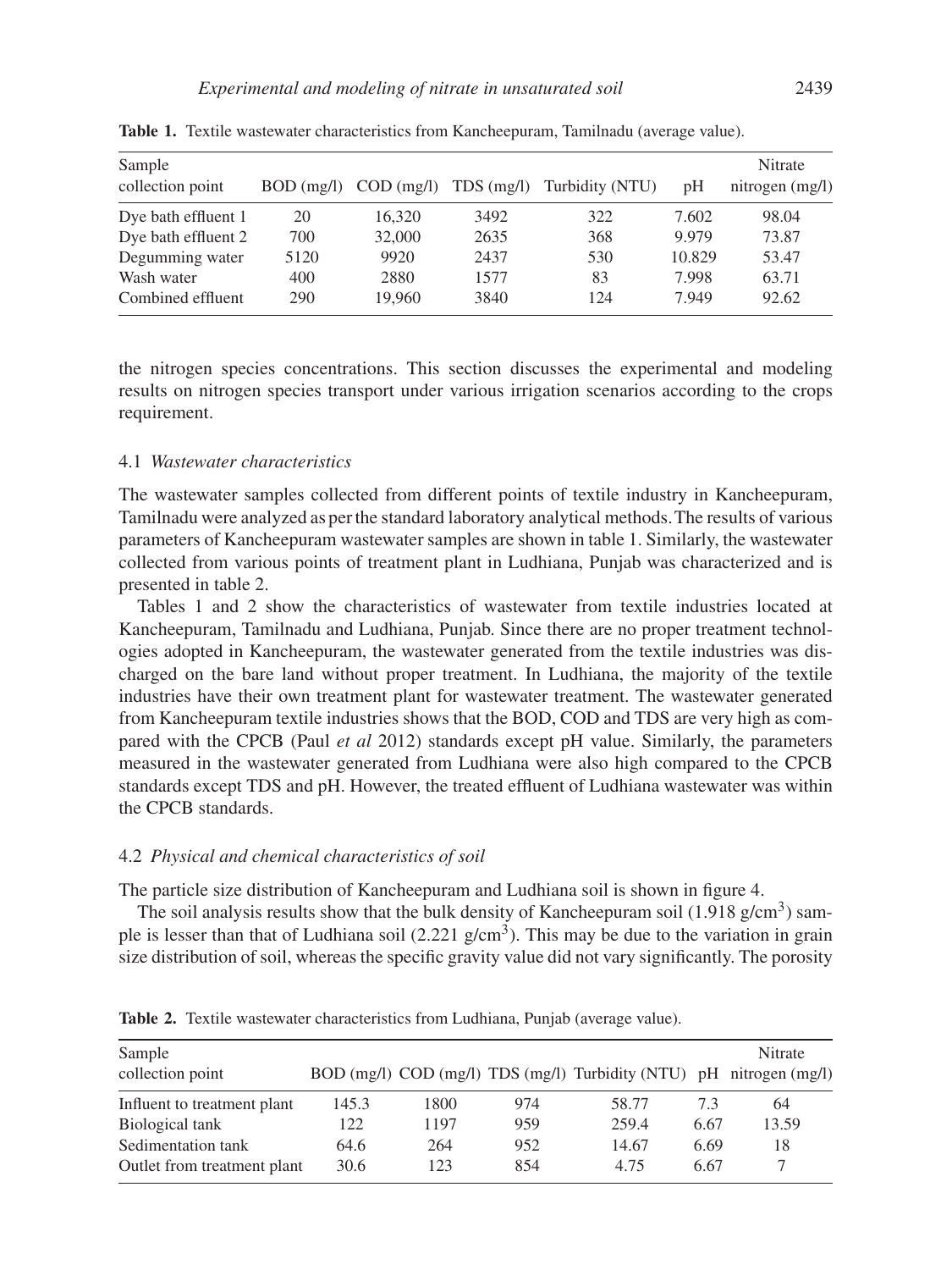

**Figure 4.** Particle size distribution of (A) Kancheepuram and (B) Ludhiana soil (for size greater than 75 microns).

value of Kancheepuram soil was higher than the porosity of Ludhiana soil. This high porosity is mainly due to the high clay and silt content in Kancheepuram soil which is shown in figure 4. Kancheepuram soil consists of the gravel  $(>4.75 \text{ mm})$ , sand  $(4.75-0.075 \text{ mm})$  and silt with clay  $(< 0.075$  mm) fractions which are 2.2, 62.5 and 35.3% respectively (figure 4). Similarly, Ludhiana soil consists of the gravel ( $>4.75$  mm), sand (4.75–0.075 mm) and silt with clay ( $< 0.075$  mm) fractions, which are 0.1, 90.6 and 9.3% respectively of the total mass of the soil (figure 4). An order of reduction in permeability was observed for Ludhiana soil (3.9×10−<sup>4</sup> cm/s) due to high sand content when compared with Kancheepuram  $(6.0 \times 10^{-5} \text{ cm/s})$  soil. The high percentage of silt and clay in Kancheepuram soil plays a predominant role on permeability reduction. Since the soil samples were taken from irrigation field, the carbon content (1,933 mg/kg for Kancheepuram and 1,794 for Ludhiana soil), ammonium nitrogen (5 mg/kg for Kancheepuram and 2 for Ludhiana soil) and nitrate nitrogen (15 mg/kg for Kancheepuram and 60 for Ludhiana soil) are on the higher side. It is also observed that both soil samples were relatively in basic range (pH 8.81 for Kancheepuram and 7.8 for Ludhiana soil).

# 4.3 *Estimation of Van Genuchten parameters*

Van Genuchten parameters are the useful data required to model the water flow in order to relate the water content, pressure head and hydraulic conductivity for unsaturated soil system. These parameters can be obtained by the relation between water content, pressure head and unsaturated hydraulic conductivity using RETC software (Van Genuchten *et al* 1991). RETC is computer software which is used to analyze the soil water retention and hydraulic conductivity relations of unsaturated soil developed by PC-PROGRESS engineering software developer group. Before running the RETC software, it is required to find the various water contents for the corresponding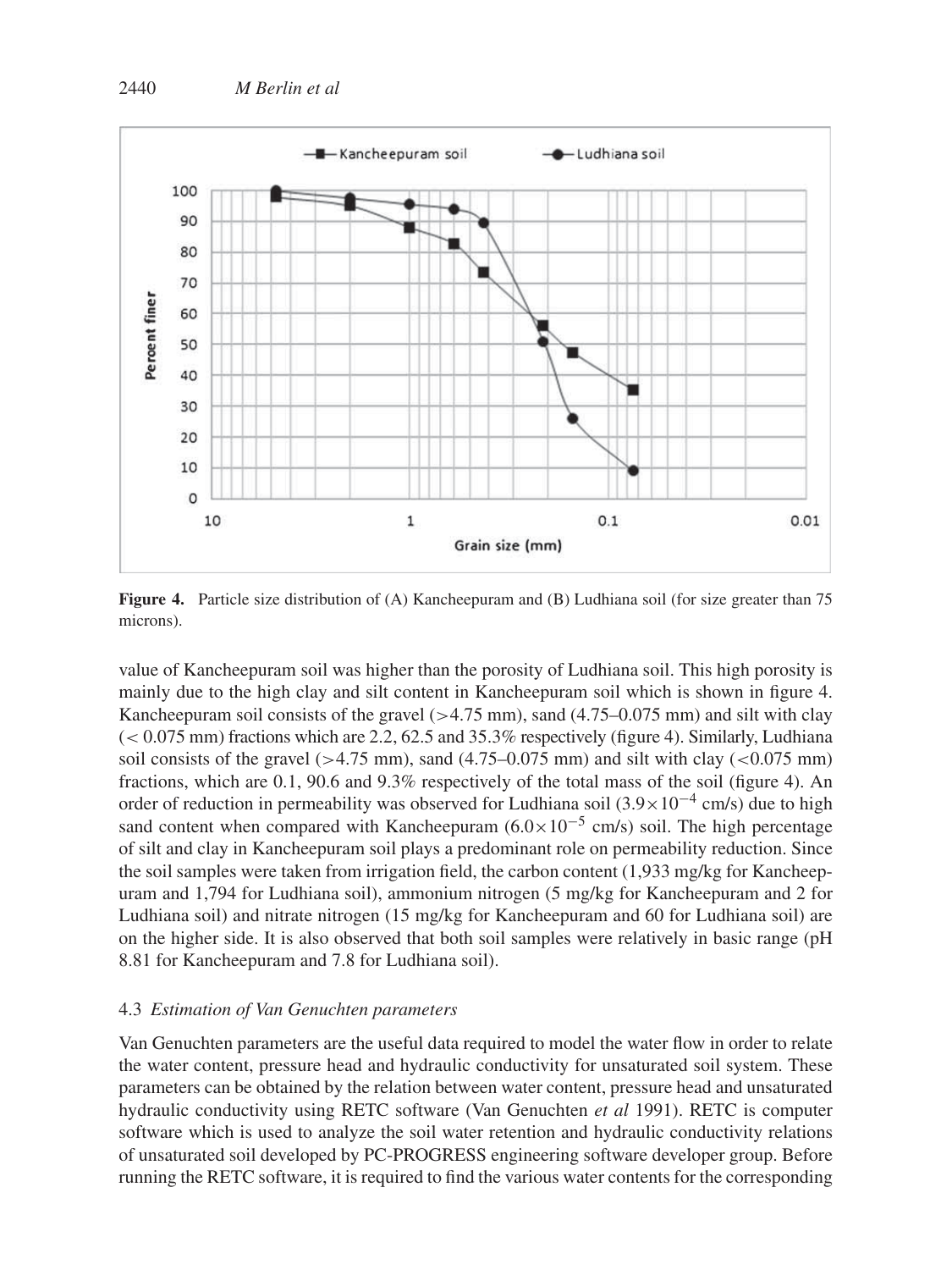|                |                                              | Kancheepuram soil                                    | Ludhiana soil                                |                                                      |  |  |
|----------------|----------------------------------------------|------------------------------------------------------|----------------------------------------------|------------------------------------------------------|--|--|
| S1. No.        | Pressure applied<br>(cm of H <sub>2</sub> O) | Average water<br>content $\text{cm}^3/\text{cm}^3$ ) | Pressure applied<br>(cm of H <sub>2</sub> O) | Average water<br>content $\text{cm}^3/\text{cm}^3$ ) |  |  |
| 1              | 10197                                        | 0.1151                                               | 12236.4                                      | 0.03375                                              |  |  |
| $\overline{2}$ | 7137.9                                       | 0.1305                                               | 9177.3                                       | 0.03713                                              |  |  |
| 3              | 4078.8                                       | 0.1528                                               | 6118.2                                       | 0.04485                                              |  |  |
| $\overline{4}$ | 3059.1                                       | 0.1622                                               | 4078.8                                       | 0.04672                                              |  |  |
| 5              | 2039.4                                       | 0.1808                                               | 3059.1                                       | 0.04089                                              |  |  |
| 6              | 1526.55                                      | 0.1841                                               | 2039.4                                       | 0.05118                                              |  |  |
| 7              | 1121.67                                      | 0.2436                                               | 1529.55                                      | 0.06684                                              |  |  |
| 8              | 815.76                                       | 0.2254                                               | 1019.7                                       | 0.06880                                              |  |  |
| 9              | 611.82                                       | 0.2508                                               | 611.82                                       | 0.07132                                              |  |  |
| 10             | 305.91                                       | 0.2757                                               | 203.94                                       | 0.10283                                              |  |  |
| 11             | 0                                            | 0.4204                                               | $\Omega$                                     | 0.26188                                              |  |  |

**Table 3.** Measured water content and corresponding pressure head for Kancheepuram and Ludhiana soil.

pressure head. Pressure plate apparatus was used to obtain the data set between water content and corresponding pressure head. The data obtained from pressure plate apparatus for Kancheepuram and Ludhiana soil samples are given in table 3.

After obtaining the pressure head and water content data using pressure plate apparatus, the measured pressure head and corresponding water contents were fed into the RETC software to derive the retention curve and to find the van Genuchten parameters. The resulting retention curve for Kancheepuram and Ludhiana soil is shown in figure 5 with  $R^2$  value for regression of observed and fitted values was 0.96 and 0.99 respectively. The predicted soil hydraulic parameters of Kancheepuram and Ludhiana soil are shown in table 4.

The predicted value of van Genuchten parameter  $\alpha$  for Kancheepuram soil is one order of magnitude lesser than Ludhiana soil. This has a significant impact on the unsaturated hydraulic properties such as water content, pressure head and hydraulic conductivity. The other van Genuchten parameter  $\beta$  has a marginal change in the magnitude for both soils. Since the soil hydraulic parameters are non-linearly related, a small change in the van Genuchten parameters also has a significant impact on soil hydraulic properties. These predicted parameters are used in



Figure 5. Pressure head vs water content profile from RETC software for (A) Kancheepuram and (B) Ludhiana (symbol - measured and line - fitted).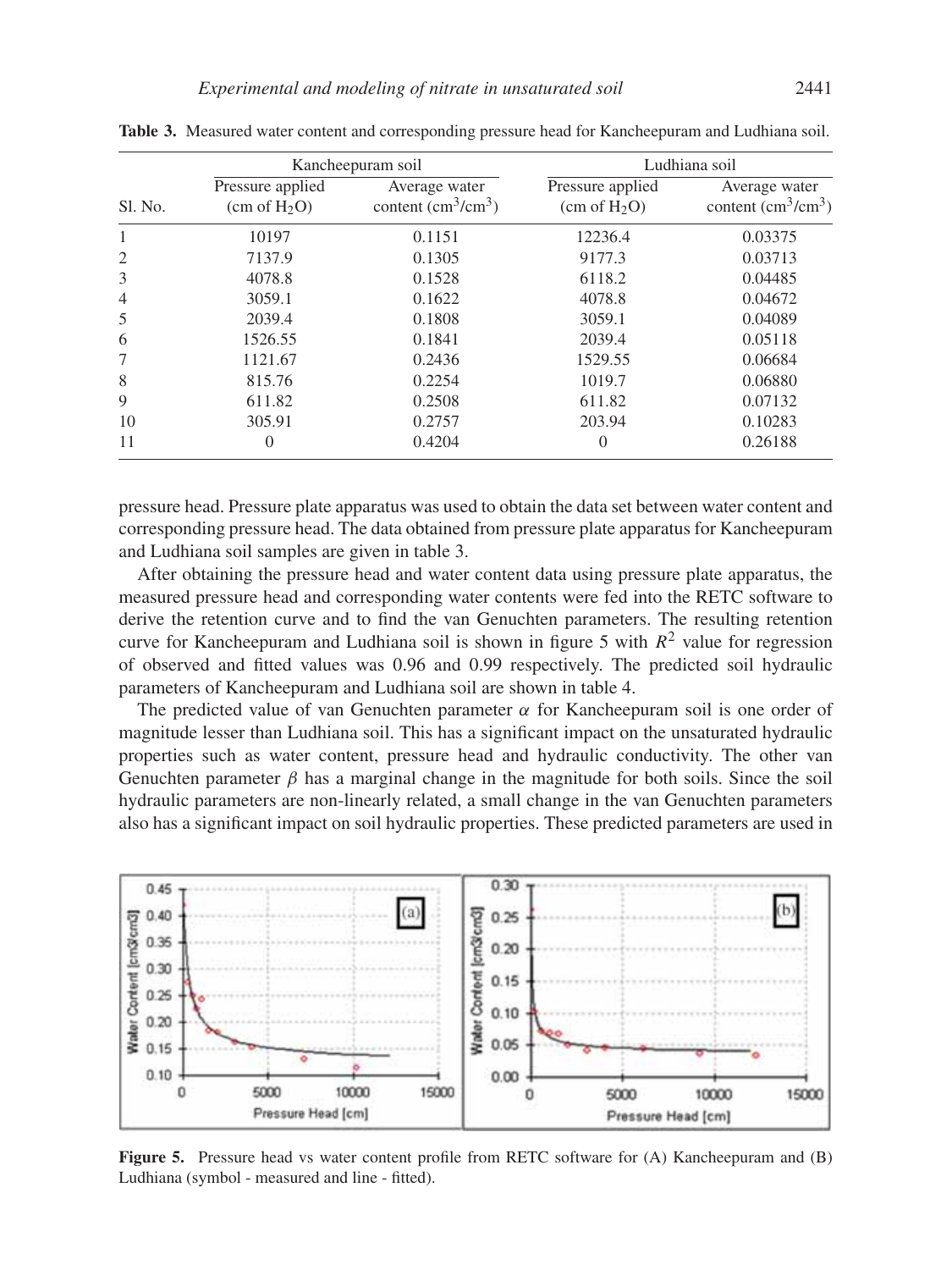| Parameter                                                | Kancheepuram soil | Ludhiana soil |
|----------------------------------------------------------|-------------------|---------------|
| Saturated water content                                  | 0.41814           | 0.26485       |
| Van Genuchten parameter ( $\alpha$ ) (cm <sup>-1</sup> ) | 0.00636           | 0.03611       |
| Van Genuchten parameter $(\beta)$                        | 1.6075            | 1.5748        |

**Table 4.** Predicted values of soil hydraulic properties from RETC software.

the developed numerical and HYDRUS-1D model to simulate the nitrogen species transport in the soil columns.

#### 4.4 *Column experimental results with model validation*

An experimental investigation and numerical validation for nitrogen species using synthetic wastewater for Kancheepuram and Ludhiana soils have been performed. No effluent was collected at the bottom of the soil column during groundnut irrigation simulation Kancheepuram soil due to very low permeability and split application. On the other hand, the effluent was collected only during the wastewater applied period except first irrigation due to high permeability of Ludhiana soil for wheat irrigation. However, the concentration of ammonium and nitrate nitrogen in the effluent of wheat irrigation was comparatively low with paddy irrigation. Therefore, the numerical simulations were performed only for paddy irrigation for both Kancheepuram and Ludhiana soils. The van Genuchten parameters  $(\alpha, \beta, \eta)$ , other soil hydraulic parameters and nitrogen transformation rates for Kancheepuram and Ludhiana soil are given in table 5.

Figures 6 and 7 show the experimental and numerical validation of ammonium nitrogen and nitrate nitrogen concentration at the bottom of the soil column (at 55 cm from soil surface) with similar conditions in Kancheepuram field. Initially the soil was assumed to be dry and the corresponding water content ( $\theta \approx 0.12 \text{ cm}^3/\text{cm}^3$ ) was assigned as the initial condition for water flow model. Since the paddy field was flooded with water throughout the crop life, the corresponding water content ( $\theta \approx 0.41 \text{ cm}^3/\text{cm}^3$ ) was assumed as the top boundary condition and the zero flux is used as the bottom boundary condition for water flow model. At the start of the numerical simulation, the soil was assumed to be free from contaminants, and subsequently the initial ammonium and nitrite nitrogen concentrations were assumed to be zero except at the top of the soil. A constant concentration of 50 mg/l of ammonium nitrogen and 20 mg/l of nitrate nitrogen

| Parameter                                                      | Kancheepuram soil    | Ludhiana soil        | Source         |
|----------------------------------------------------------------|----------------------|----------------------|----------------|
| Depth of column (cm)                                           | 55                   | 55                   |                |
| Saturated water content $(m^3/m^3)$                            | 0.4181               | 0.2649               | Measured       |
| Residual water content $(m^3/m^3)$                             | 0.115                | 0.0335               | Measured       |
| Saturated hydraulic conductivity (cm/day)                      | 5.184                | 33.57                | Measured       |
| Van Genuchten parameter $(\alpha)$ (cm <sup>-1</sup> )         | 0.00636              | 0.03611              | From RETC      |
| Van Genuchten parameter $(\beta)$                              | 1.60749              | 1.575                | From RETC      |
| Soil bulk density (mg/l)                                       | $1.91 \times 10^{6}$ | $2.22 \times 10^6$   | Measured       |
| Linear partitioning coefficient of<br>ammonium nitrogen (l/mg) | $3.4 \times 10^{-7}$ | $6.4 \times 10^{-7}$ | From HYDRUS-1D |
| Nitrification rate $(\text{day}^{-1})$                         | 0.4                  | 0.45                 | From HYDRUS-1D |
| Denitrification rate $(\text{day}^{-1})$                       | 0.3                  | 0.04                 | From HYDRUS-1D |

**Table 5.** Soil hydraulic parameters and nitrogen transformation rates for Kancheepuram and Ludhiana soil.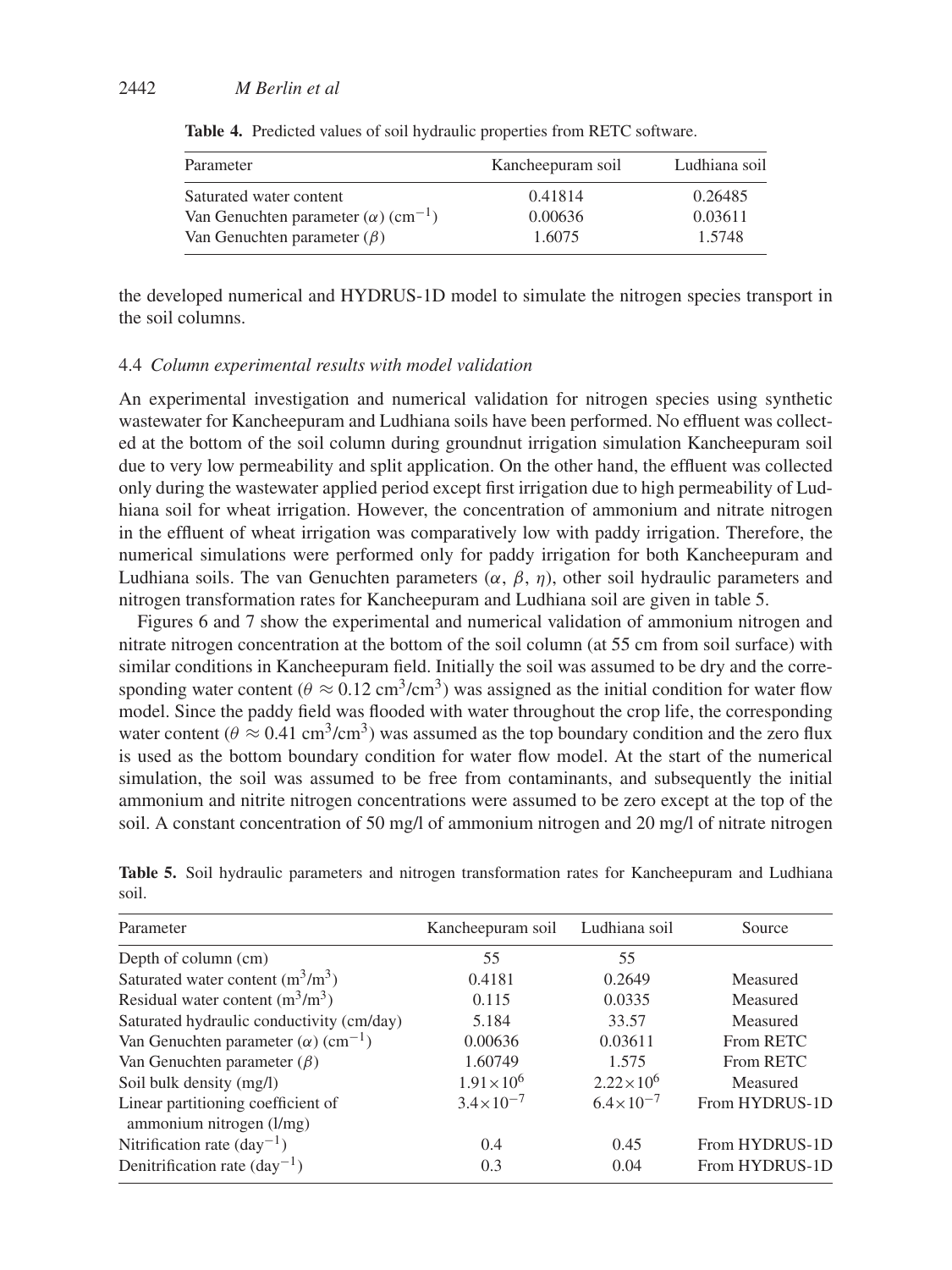

**Figure 6.** Temporal variation of nitrogen species concentration for Kancheepuram soil using HYDRUS 1-D and developed model in soil column#1.

were applied in influent solution at the top of the soil column. The concentration gradient for all nitrogen species is assumed to be at zero for the bottom boundary condition (Lee *et al* 2006). Measureable quantity of wastewater was collected at the bottom of the soil column only after 9 days and the corresponding nitrogen species concentrations are shown in figures 7 and 10. The initial delay in arrival of effluent at the bottom of the soil column is mainly due to the dry condition of the soil and very low hydraulic conductivity (measured hydraulic conductivity was 5.184 cm/day). The maximum concentration of 20 mg/l of ammonium nitrogen and nearly 50



**Figure 7.** Temporal variation of nitrogen species concentration for Kancheepuram soil using HYDRUS 1-D and developed model in soil column#2.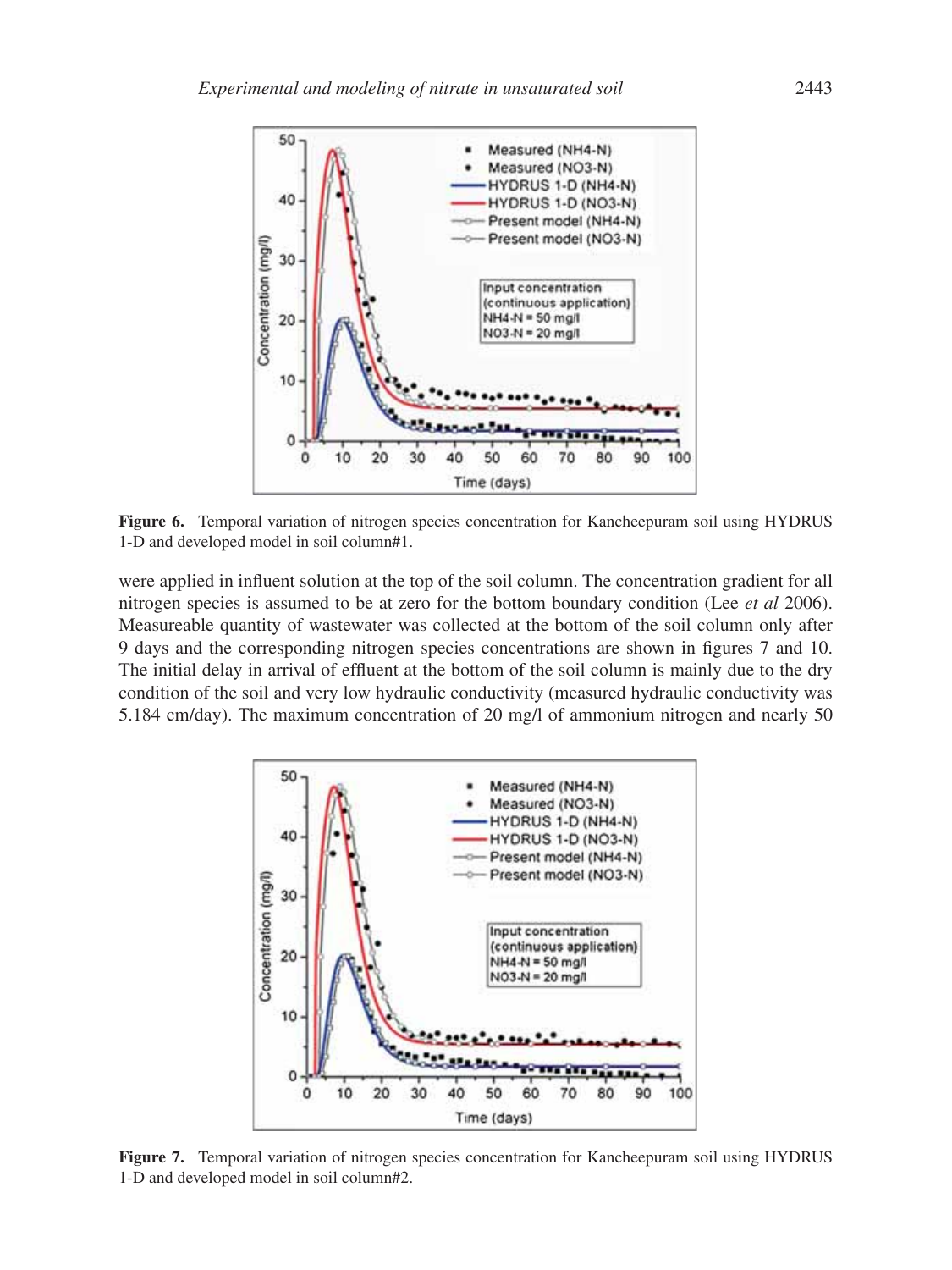mg/l of nitrate nitrogen was observed at the end of  $10<sup>th</sup>$  day. To validate the developed model the numerical analysis was performed with the measured soil hydraulic parameters. The optimum values of linear partitioning coefficient of ammonium nitrogen, nitrification rate and denitrification rate were obtained from the simulated concentration profile of ammonium nitrogen and nitrate nitrogen, which showed a good match with the experimental data.

The applied ammonium nitrogen was converted to nitrate nitrogen due to nitrification and this phenomenon was observed from both soil column data (figures 6 and 7). However, the concentration of ammonium nitrogen decreased after 10 days and reached the asymptotic stage only after 30 days. The similar trend was also observed for nitrate nitrogen profile with higher concentration as compared with ammonium nitrogen. Since the predicted nitrification rate (0.4 per day) was little higher than the denitrification rate (0.3 per day), the peak as well as the asymptotic stage concentration of nitrate nitrogen was always higher than the ammonium nitrogen concentration in the aqueous phase. Although the predicted nitrification rate for Kancheepuram soil ( $K_1 = 0.4$  per day) is almost similar which is reported by Kaluarachchi & Parker (1988), the denitrification rate is approximately one order higher in the current study as compared with the published data (Kaluarachchi & Parker 1988). This may be due to the large residence time for denitrification attributed to the higher clay content in the Kancheepuram soil, whereas Kaluarachchi & Parker (1988) observed less denitrification rate and less residence time in sandy soil. The experimental data were further simulated with HYDRUS-1D software and the simulated results were in good agreement with the observed data.

Figures 8 and 9 show the experimental and numerical verification of ammonium nitrogen and nitrate nitrogen concentration at the bottom of the soil column (at 55 cm from soil surface) with similar conditions in Ludhiana field. Based on the  $NH_4$ -N and  $NO_3$ -N concentration in treated and untreated wastewater, different synthetic wastewater were prepared with low and high concentrations of  $NH_4$ -N and  $NO_3$ -N and experimented with the column containing soil from Ludhiana. The initial soil condition was assumed to be dry and the corresponding water content ( $\theta \approx 0.04 \text{ cm}^3/\text{cm}^3$ ) was assigned as the initial condition for water flow model. The saturated water content ( $\theta \approx 0.25 \text{ cm}^3/\text{cm}^3$ ) was assumed as the top boundary condition and the zero



**Figure 8.** Temporal variation of nitrogen species concentration for Ludhiana soil using HYDRUS 1-D and developed model in soil column with low influent concentration.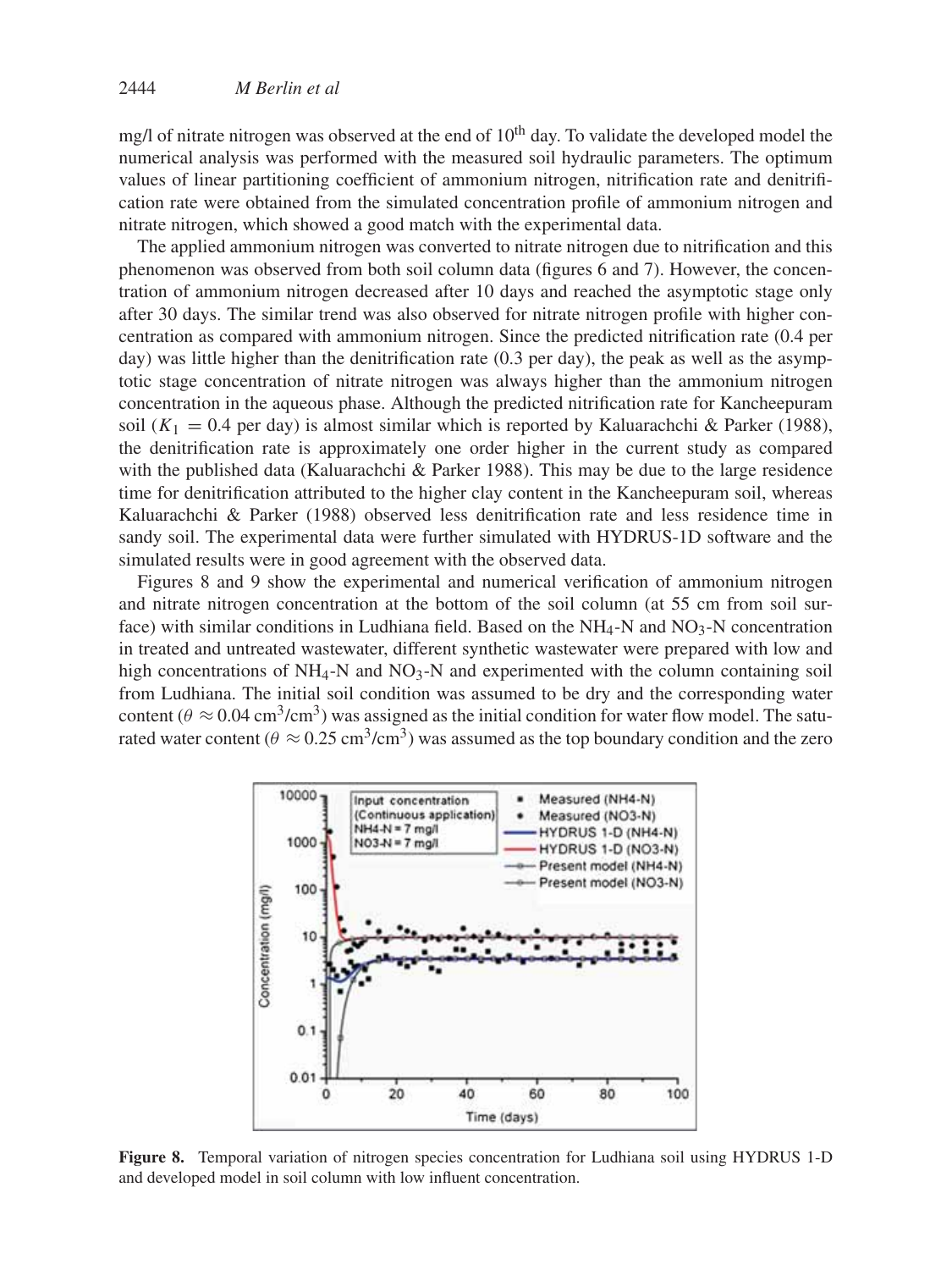

**Figure 9.** Temporal variation of nitrogen species concentration for Ludhiana soil using HYDRUS 1-D and developed model in soil column with high influent concentration.

flux is used as the bottom boundary condition for water flow model. At the start of the numerical simulation, the background ammonium and nitrate nitrogen concentration was assumed to be 2 mg/kg and 60 mg/kg for HYDRUS simulation. A constant concentration of 7 mg/l of ammonium nitrogen and 7 mg/l of nitrate nitrogen was applied in influent solution at the top of the soil column as a treated wastewater scenario, whereas 30 mg/l of ammonium nitrogen and 64 mg/l of nitrate nitrogen were applied in another column as an untreated wastewater scenario. The concentration gradient for all nitrogen species is assumed to be at zero for the bottom boundary condition. Figure 8 shows the concentration profile for Ludhiana soil with low (treated wastewater) influent contaminant concentration. Figure 8 illustrates that the observed concentration of ammonium nitrogen at the bottom of the soil column follows a significant decreasing trend up to nearly five days. This initial high concentration is contributed from the background soil concentration which is dissolved initially in aqueous phase due to the high concentration gradient. Later (on  $5<sup>th</sup>$  day), the ammonium nitrogen concentration started increasing and reaches the maximum concentration after 30 days. Similarly, the nitrate nitrogen concentration in the aqueous phase is observed to be very high at initial time due to elevated background concentration on nitrate nitrogen (60 mg/kg) in soil. However, the nitrate nitrogen concentration in the later stage was controlled by the influent concentration given in the top of the soil column along with the transformation and sorption processes. Moreover, the results show that high concentration of  $NH_4$ -N is observed in the infiltrating water. This can lead to contaminate the neighboring surface water body such as lakes, ponds due to the lateral seepage process. It is toxic to fish if the NH<sub>4</sub>-N concentration is higher than 4 mg/l. The HYDRUS-1D simulated profile was in good agreement with measured ammonium and nitrate nitrogen concentrations. The developed model was also able to predict both nitrogen species concentrations except during the initial simulation time. Since the developed model did not have any term to compute the aqueous concentration from huge background soil nitrogen concentration, the simulated results were not accounting the addition on nitrogen species concentration in the aqueous phase from solid phase nitrogen concentration in soil. The nitrification and denitrification values predicted by the HYDRUS-1D model for Ludhiana soil are nearly similar to Kaluarachchi & Parker (1988) reported values.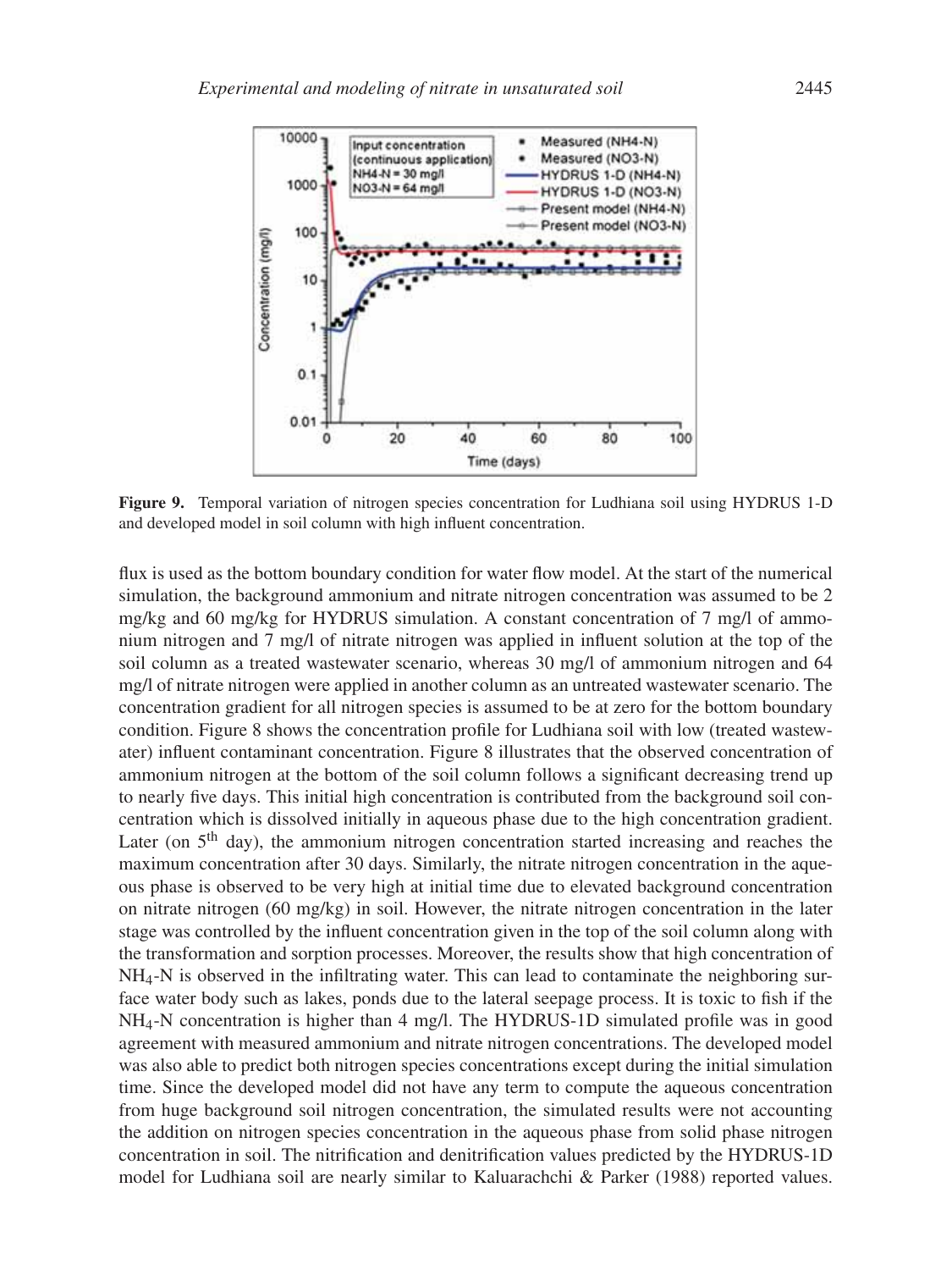This confirms that the HYDRUS-1D and developed model were predicting the nitrogen species concentrations well for Ludhiana soil. Figure 9 shows the concentration profile for Ludhiana soil with high (untreated wastewater) influent contaminant concentration. The other physical, chemical and biological conditions were similar to low influent contaminant concentration column experiments. The predicted concentrations by HYDRUS-1D and developed model were in good agreement with the observed data except for initial prediction by developed model.

Figure 10 shows the concentration variation of nitrogen species for Ludhiana soil for wheat irrigation scenario with untreated wastewater application. The wastewater was applied only at the scheduled times with the limited quantity (1,063 ml per day) which was calculated as per the guidelines given by Tamilnadu Agricultural University. The effluent was collected at the bottom of the column only when the wastewater was applied at the top of the soil column. However, measurable water was not collected at the bottom of the column during the first  $(1<sup>st</sup> day)$ irrigation due to initial dry condition of soil. It is observed from figure 10 that the ammonium nitrogen concentration profile was following a small decreasing trend and increasing trend thereafter. The initial high concentration is due to the background soil concentration and the higher concentration in the later stage is due to the wastewater irrigation. Similarly, very high concentration (approximately 1,400 mg/l) of nitrate nitrogen was observed during second irrigation due to the background soil nitrogen concentration. Conversely, the concentration of nitrate nitrogen is following a continuous reduction tendency in the later time due to the intermittent wastewater application scenario which gives enough time for biodegradation. In both figures 9 and 10 for high input concentration under the soil condition in Ludhiana, it can be noted that ammonium nitrogen not completely degraded and is above the permissible level which is of concern.



**Figure 10.** Temporal variation of nitrogen species concentration for Ludhiana soil for wheat irrigation scenario.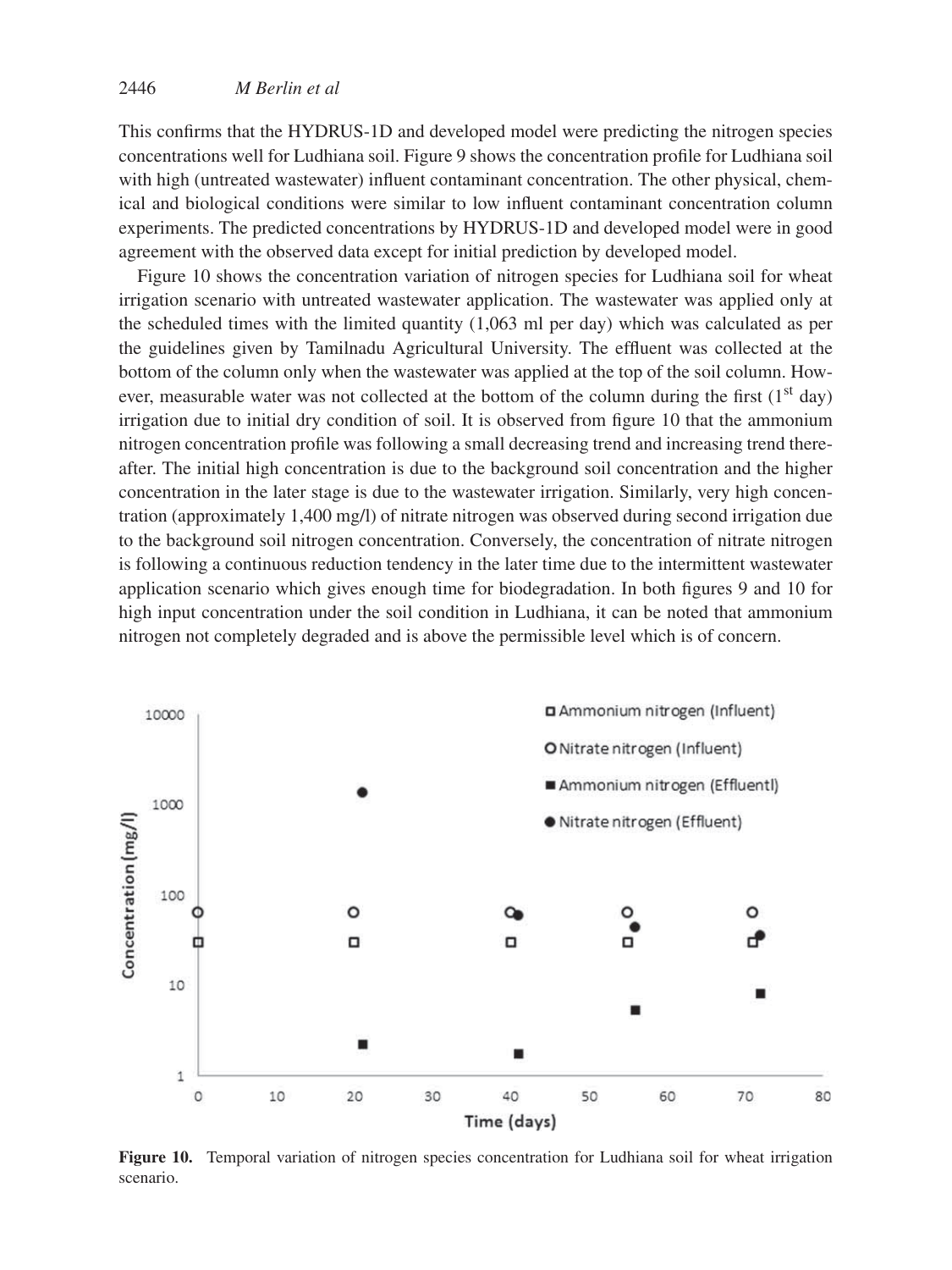#### 4.5 *Sensitivity analysis*

Figure 11 shows the concentration profile of ammonium nitrogen and nitrate nitrogen for various linear partitioning coefficient of ammonium nitrogen in Kancheepuram soil. The base linear partitioning coefficient of ammonium nitrogen was predicted by the developed and HYDRUS-1D model as  $3.4 \times 10^{-7}$  l/mg. When the linear partitioning coefficient was decreased by one order, the peak concentration of both nitrogen species was observed earlier as compared with the peak corresponding to the base value  $(3.4 \times 10^{-7} \text{ J/mg})$ . This shift of peak is due to low retardation of ammonium nitrogen. Similarly, it was observed that the change in nitrate nitrogen due to the transformation of ammonium nitrogen by nitrification process. In the same way, a drastic reduction of peak on ammonium nitrogen concentration was observed when the linear partitioning coefficient was increased one order from base value  $(3.4 \times 10^{-7}$  l/mg). This implies that increasing the retardation factor increased the delay of the peak value of ammonium and the corresponding nitrate nitrogen concentration. However the value of linear partitioning coefficient of ammonium nitrogen was a good match for  $3.4 \times 10^{-7}$  l/mg (base value) with observed ammonium nitrogen and nitrate nitrogen profiles.

Figure 12 provides the sensitivity of nitrification rate on ammonium nitrogen and nitrate nitrogen concentrations in Kancheepuram soil. The optimized value of nitrification rate obtained from developed and HYDRUS-1D model was 0.4 per day and the sensitivity analysis was performed for two higher and two lower rates from the optimized value. High concentration of ammonium nitrogen was observed in figure 12 at low nitrification rate which implies that the conversion of ammonium nitrogen to nitrate nitrogen was decreased and ammonium nitrogen concentration got accumulated in the system. On the other hand, the nitrate nitrogen concentration was reduced during low nitrification rate. Since the high nitrification rate enhances the conversion of ammonium nitrogen to nitrate nitrogen, a significant amount of nitrate nitrogen was observed during high nitrification rate.

Figure 13 shows the significance of denitrification rate on ammonium and nitrate nitrogen concentration in Kancheepuram soil. The results show that the denitrification rate does not affect the ammonium nitrogen concentration. Denitrification is done by mostly heterotrophs, which do not depend on carbon source and are slow growing. It can increase diffusion rates due to high concentration gradient locally caused by depletion of nitrate nitrogen. But this does not have



**Figure 11.** Sensitivity of adsorption rate  $(K<sub>d</sub>$  in l/mg) on ammonium nitrogen concentration in (**A**) Kancheepuram and (**B**) Ludhiana soil.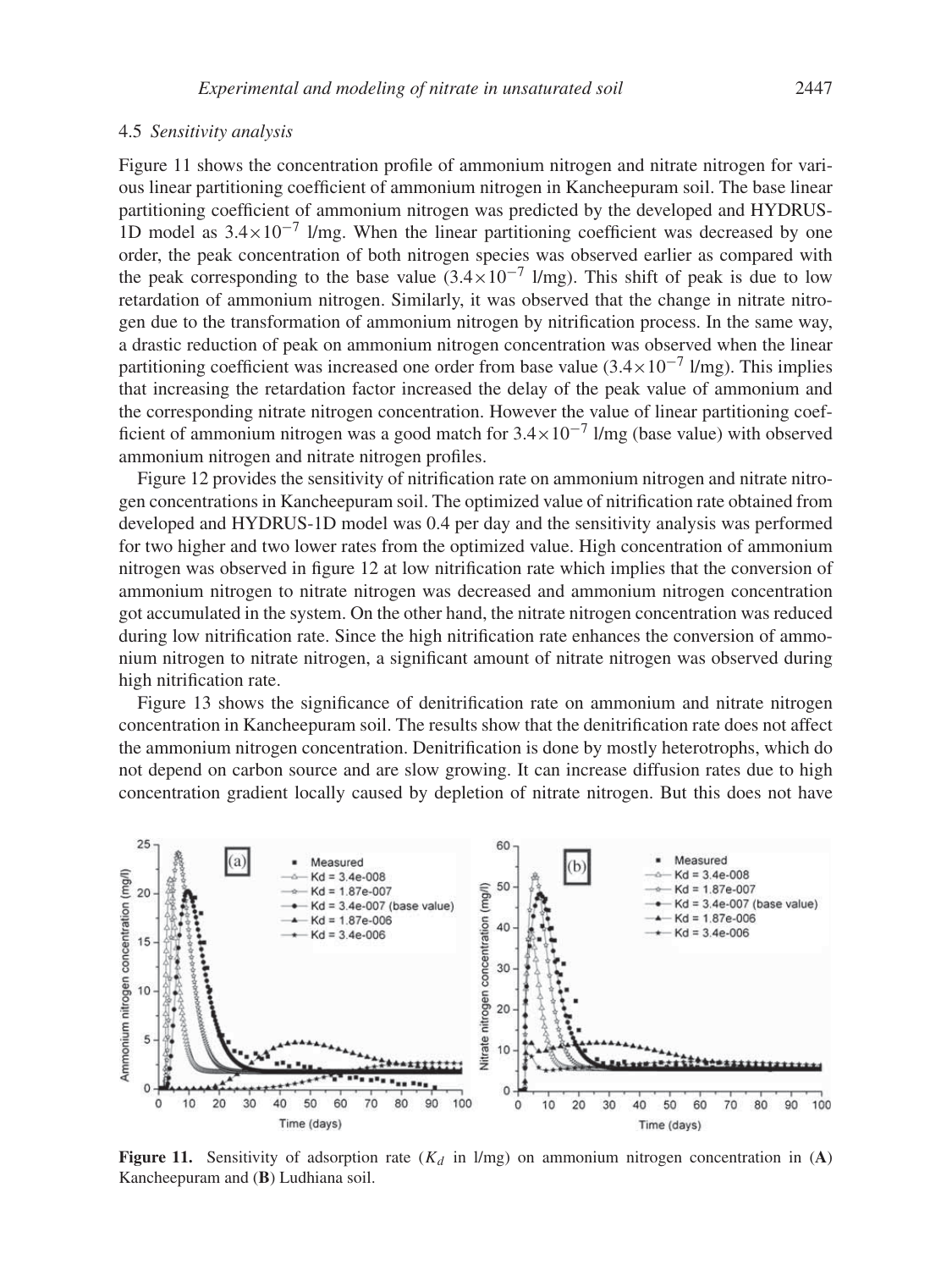

**Figure 12.** Sensitivity of nitrification rate  $(K_1)$  on ammonium nitrogen concentration in  $(A)$  Kancheepuram and (**B**) Ludhiana soil.

any impact on ammonium nitrogen concentration even for huge changes in denitrification rate, which is shown in figure 13. Conversely, a considerable change in the concentration profile for nitrate nitrogen was observed for various denitrification rates. The peak concentration of 25 mg/l was observed for 0.5 per day of denitrification rate; while at denitrification rate of 0.1 per day increase in the nitrate nitrogen concentration was observed to be 100 mg/l. Hence, these low denitrification rates can increase the nitrate nitrogen concentration in the aqueous phase which eventually brings down the groundwater quality.

Figure 14 illustrates the variation of linear partitioning coefficient of ammonium nitrogen on nitrogen species for Ludhiana soil. Figure 14 shows a significant variation on ammonium nitrogen concentration for different linear partitioning coefficient, whereas the corresponding change in the nitrate nitrogen concentration was nullified due to the large background concentration in soil. A significant change in nitrate nitrogen due to different linear partitioning coefficient of ammonium nitrogen was clearly observed in the case of soil which was free from contamination



**Figure 13.** Sensitivity of denitrification rate  $(K_2)$  on ammonium nitrogen concentration in (A) Kancheepuram and (**B**) Ludhiana soil.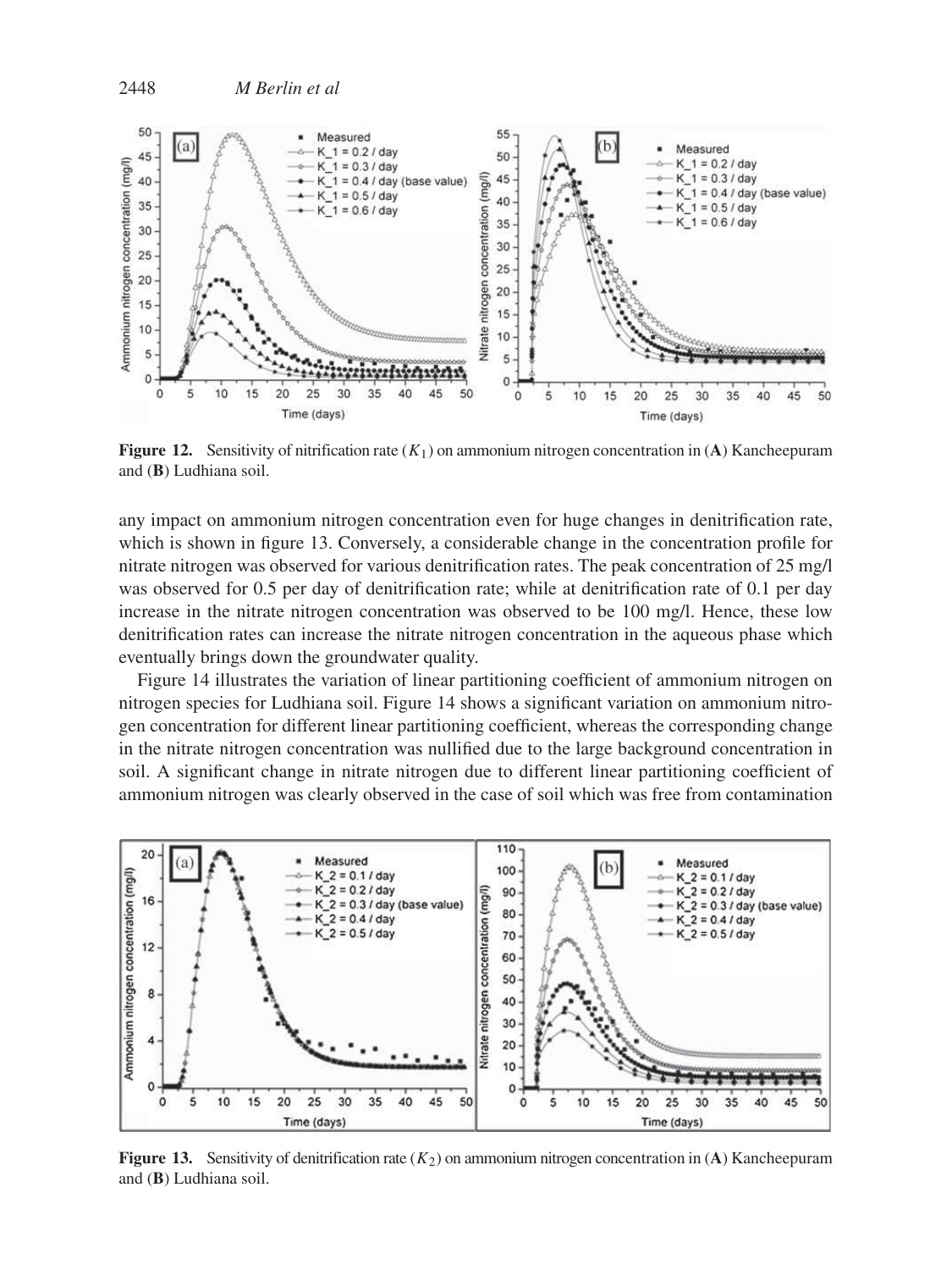

**Figure 14.** Sensitivity of adsorption rate  $(K_d$  in l/mg) on ammonium nitrogen concentration in (A) Kancheepuram and (**B**) Ludhiana soil.

(figure 11). The nitrification rate varying from 0.25 to 0.65 per day shows the concentration variation for ammonium nitrogen between 4.5 and 2.5 mg/l and for nitrate nitrogen between 8 and 11 mg/l (figure 15) in Ludhiana soil. However a considerable variation on ammonium nitrogen and nitrate nitrogen concentration (figure 12) was observed in clay rich Kancheepuram soil for various nitrification rates. This substantial variation is due to the large residence time by reduced hydraulic conductivity in Kancheepuram soil, while the residence time was very less for Ludhiana soil due to high permeability. Similar variation was also observed in nitrate nitrogen concentration due to the change in the denitrification rates (figure 16). Since denitrification process is performed by different groups of bacteria mostly heterotrophs, which convert the nitrate nitrogen to nitrogen gas, there is no impact on ammonium nitrogen concentration for any change in denitrification rate, which is shown in figure16.



**Figure 15.** Sensitivity of nitrification rate  $(K_1)$  on ammonium nitrogen concentration in  $(A)$ Kancheepuram and (**B**) Ludhiana soil.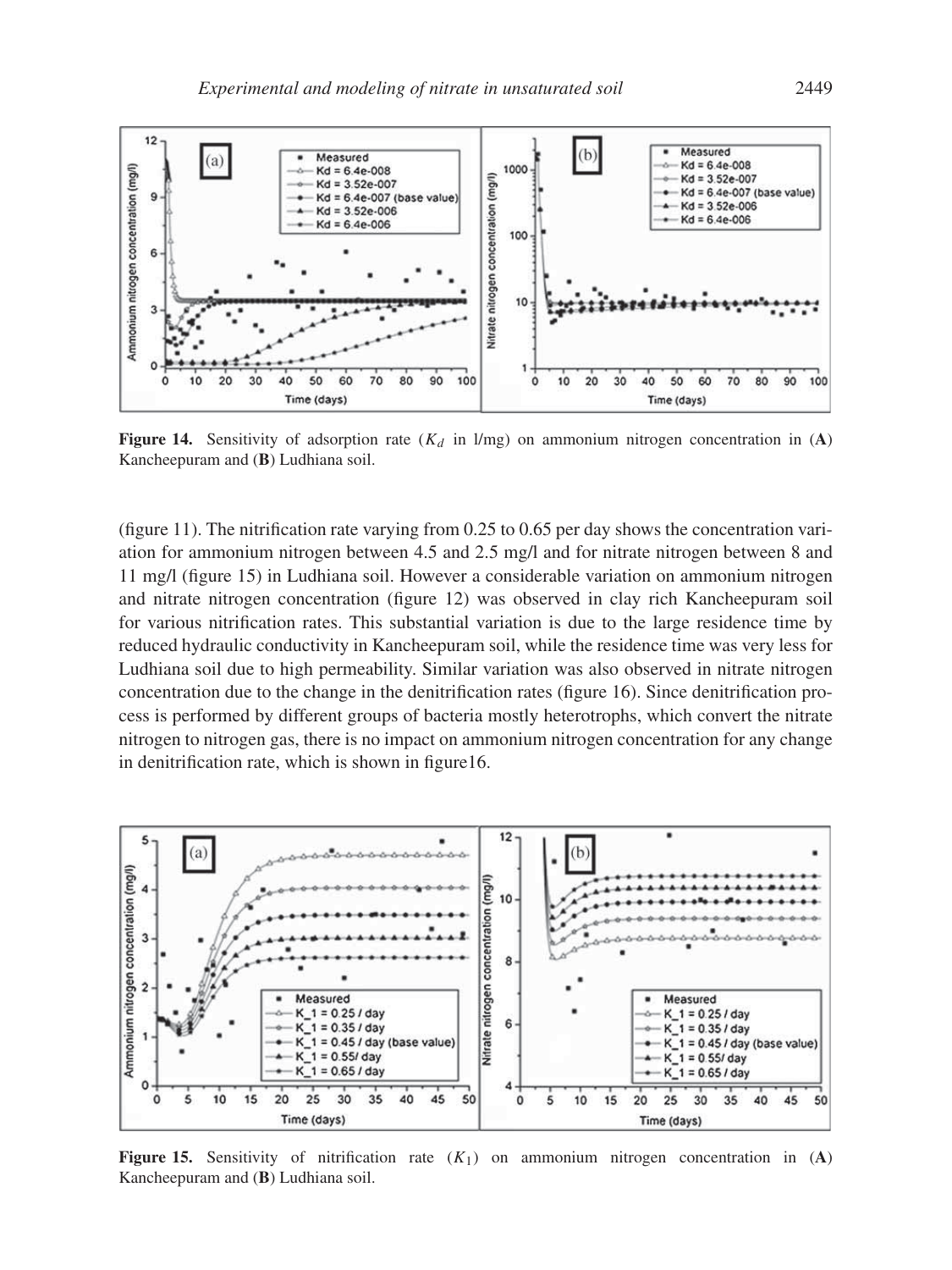

**Figure 16.** Sensitivity of denitrification rate (K2) on ammonium nitrogen concentration in (**A**) Kancheepuram and (**B**) Ludhiana soil.

#### 4.6 *Extreme case analysis*

In order to understand the severity of nitrogen species in groundwater resource during the wastewater application for agriculture, the developed numerical model was performed for various extreme influent concentrations in Kancheepuram and Ludhiana soil for 100 days of paddy irrigation. Initially, the soil was assumed to be free from nitrogen contamination in all extreme case analysis. The concentration of ammonium and nitrate nitrogen at different depths for various influent concentrations in Kancheepuram and Ludhiana soil are shown in tables 6 and 7 respectively. This will provide us the information on which locations are at high risk of groundwater contamination depending on the groundwater table depths.

It is observed from table 6 that the nitrate nitrogen concentration was above the allowable limit (10 mg/l) approximately up to 250 cm depth when the total (ammonium-nitrogen and nitrate nitrogen) nitrogen applied was 70 mg/l irrespective of individual nitrogen species concentration

|              | Influent wastewater concentration (mg/l) |               |               |                               |               |             |                |             |  |
|--------------|------------------------------------------|---------------|---------------|-------------------------------|---------------|-------------|----------------|-------------|--|
|              |                                          | $NH_4-N=50$   |               | $NH_4-N = 100$                |               | $NH_4-N=20$ |                | $NH_4-N=50$ |  |
|              |                                          | $NO_3-N = 20$ | $NO_3-N = 50$ |                               | $NO_3-N = 50$ |             | $NO_3-N = 100$ |             |  |
|              |                                          |               |               | Effluent concentration (mg/l) |               |             |                |             |  |
| Depth $(cm)$ | $NH_4-N$                                 | $NO3-N$       | $NH_4-N$      | $NO3-N$                       | $NH_4-N$      | $NO3-N$     | $NH_4-N$       | $NO3-N$     |  |
| 50           | 1.42                                     | 48            | 2.82          | 103.0                         | 0.57          | 47.0        | 1.42           | 101.0       |  |
| 100          | 0.04                                     | 32.5          | 0.075         | 69.3                          | 0.02          | 31.2        | 0.04           | 67.2        |  |
| 150          | 0                                        | 21.3          | $\Omega$      | 45.5                          | $\Omega$      | 20.5        | $\Omega$       | 44.1        |  |
| 200          | $\Omega$                                 | 14.1          | $\Omega$      | 30.1                          | $\Omega$      | 13.6        | $\Omega$       | 29.2        |  |
| 250          | $\theta$                                 | 9.31          | $\Omega$      | 19.9                          | $\Omega$      | 8.94        | $\Omega$       | 19.2        |  |
| 300          | $\Omega$                                 | 6.16          | $\Omega$      | 13.1                          | $\Omega$      | 5.91        | $\Omega$       | 12.7        |  |
| 350          | $\Omega$                                 | 4.09          | $\Omega$      | 8.73                          | $\Omega$      | 3.92        | $\Omega$       | 8.44        |  |
| 400          | $\Omega$                                 | 2.69          | $\Omega$      | 5.75                          | $\Omega$      | 2.58        | $\Omega$       | 5.56        |  |

**Table 6.** Maximum predicted nitrogen species concentration (mg/l) at different depth for extreme case input wastewater concentration for Kancheepuram soil from HYDRUS-1D model ( $K_d = 3.4 \times 10^{-7}$ ,  $K_1 =$ 0.45 per day,  $K_2 = 0.04$  per day).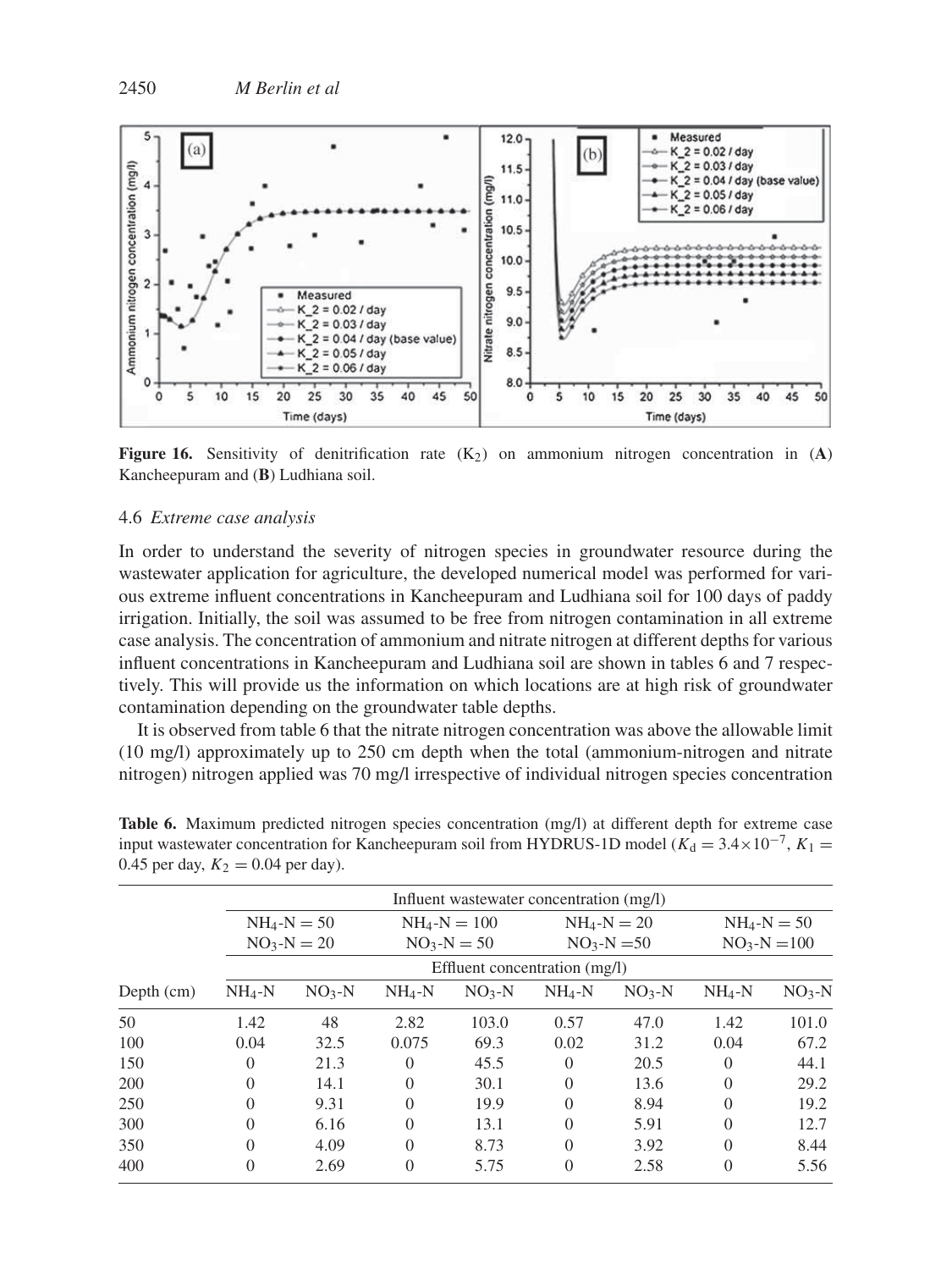|              | Influent was tewater concentration (mg/l) |               |                |                               |               |               |               |             |  |
|--------------|-------------------------------------------|---------------|----------------|-------------------------------|---------------|---------------|---------------|-------------|--|
|              | $NH_4-N = 50$                             |               |                | $NH_4-N = 100$                |               | $NH_4-N = 20$ |               | $NH_4-N=50$ |  |
|              |                                           | $NO_3-N = 20$ | $NO_3-N = 50$  |                               | $NO_3-N = 50$ |               | $NO3-N = 100$ |             |  |
|              |                                           |               |                | Effluent concentration (mg/l) |               |               |               |             |  |
| Depth $(cm)$ | $NH_4-N$                                  | $NO3-N$       | $NH_4-N$       | $NO3-N$                       | $NH_4-N$      | $NO3-N$       | $NH_4-N$      | $NO3-N$     |  |
| 200          | 4.15                                      | 53.5          | 8.29           | 115                           | 1.66          | 53.7          | 4.15          | 115         |  |
| 400          | 0.34                                      | 44.3          | 0.65           | 94.5                          | 0.13          | 42.6          | 0.33          | 91.6        |  |
| 600          | $\Omega$                                  | 34.2          | $\theta$       | 73.0                          | 0             | 32.8          | $\Omega$      | 70.6        |  |
| 800          | $\Omega$                                  | 26.2          | $\theta$       | 56                            | $\Omega$      | 25.2          | $\Omega$      | 54.2        |  |
| 1000         | $\Omega$                                  | 20.1          | $\theta$       | 42.9                          | $\theta$      | 19.3          | $\Omega$      | 41.6        |  |
| 1200         | $\Omega$                                  | 15.4          | $\Omega$       | 32.8                          | $\Omega$      | 14.8          | $\Omega$      | 31.9        |  |
| 1400         | 0                                         | 11.7          | $\overline{0}$ | 25.1                          | $\theta$      | 11.4          | $\Omega$      | 24.5        |  |
| 1600         | 0                                         | 8.91          | $\theta$       | 19.0                          | 0             | 8.7           | $\Omega$      | 18.7        |  |
| 1800         | $\Omega$                                  | 6.72          | $\Omega$       | 14.4                          | $\theta$      | 6.64          | $\Omega$      | 14.2        |  |
| 2000         | $\Omega$                                  | 5.13          | $\overline{0}$ | 11.0                          | $\theta$      | 5.15          | $\Omega$      | 11          |  |

**Table 7.** Maximum predicted nitrogen species concentration (mg/l) at different depth for extreme case input wastewater concentration for Ludhiana soil from HYDRUS-1D model (K<sub>d</sub> = 3.4× 10<sup>-7</sup>, K<sub>1</sub> = 0.45 per day,  $K_2 = 0.04$  per day).

variation. Similarly the concentration level of nitrate nitrogen was above the allowable limit nearly up to 350 cm for the total applied nitrogen concentration of 150 mg/l. On the other hand, the predicted ammonium nitrogen concentration was very less for all depths in all application scenarios. This high concentration of nitrate nitrogen in all depths is due to the high nitrification rate which converts ammonium nitrogen to nitrate nitrogen and low denitrification rate.

The nitrogen dynamics at different depths for Ludhiana soil is shown in table 7 with similar nitrogen transformations assumed for Kancheepuram soil (table 6). The results show that the ammonium nitrogen concentration is relatively higher even at 200 cm depth (0 mg/l for Kancheepuram soil and 4.15 mg/l for Ludhiana soil with 70 mg/l of total nitrogen application) in the case of Ludhiana soil as compared with the Kancheepuram soil, even though the partition coefficient was less for Ludhiana soil. It is observed that for Ludhiana soil, the groundwater is at risk for locations with water table greater than 1,000 cm. This higher concentration of ammonium nitrogen in Ludhiana soil is mainly due to high hydraulic conductivity, whereas the ammonium nitrogen can convert to nitrate nitrogen in Kancheepuram soil due to low hydraulic conductivity (high residence time). Similarly, the nitrate nitrogen concentration was also observed to be very high for all depths in Ludhiana soil during all application scenarios. It is further observed from table 7 that the nitrate nitrogen concentration was above the allowable limit (10 mg/l) approximately up to 1,400 cm depth, when the total (ammonium-nitrogen and nitrate nitrogen) nitrogen applied was 70 mg/l and up to 2,000 cm depth, for 150 mg/l of applied total nitrogen. This shows that the applications of high nitrogen content wastewater for irrigation in Ludhiana soil will affect the groundwater quality even when the groundwater table is deep.

# **5. Conclusions**

In this present study, soil column experiments were performed to investigate the dynamics of nitrogen species in water phase with different irrigation scenarios during the application of treated or partially treated wastewater. Furthermore, a numerical model is developed to simulate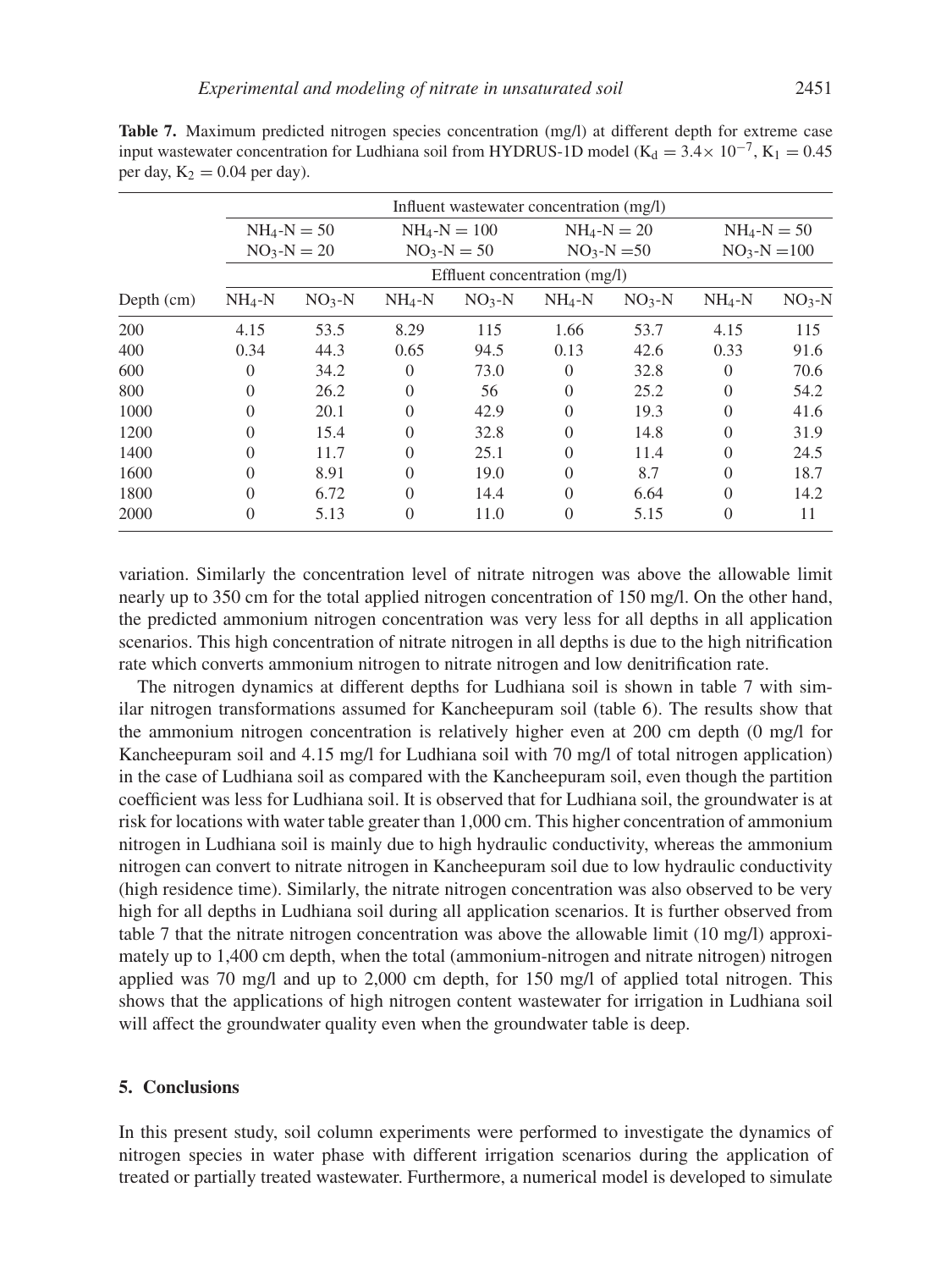the transport of nitrogen species from wastewater experimented in a soil column. The onedimensional coupled water flow and nitrogen species transport model were solved using implicit finite difference scheme. To examine the performance of the developed model, the commercially available HYDRUS-1D software was also used to simulate the nitrogen species transport. From the experimental and model analysis, the following conclusions were arrived:

- The HYDRUS-1D and developed numerical model results were in good agreement with the experimentally observed nitrogen species concentration data.
- The computed van Genuchten parameters for Kancheepuram and Ludhiana soil using pressure plate apparatus and RETC software were appropriate to investigate the nitrogen species concentrations using HYDRUS-1D and developed models.
- A delayed appearance of the effluent at the bottom of the soil column was observed due to the low permeability of soil for paddy irrigation scenario in Kancheepuram soil  $(6\times10^{-5}$ cm/s) as compared with Ludhiana soil  $(3.9 \times 10^{-4}$  cm/s).
- The effluent was not collected for all intermittent wastewater application of groundnut irrigation in Kancheepuram soil and the effluent was collected during the intermittent wastewater application for wheat except during first wheat irrigation. The high concentration of nitrate nitrogen observed in the effluent for wheat irrigation scenario was due to the high background nitrate concentration in soil.
- Lesser value of linear partition coefficient of ammonium nitrogen  $(3.4 \times 10^{-8}$  l/mg) increases the aqueous phase ammonium nitrogen (22 mg/l) and nitrate nitrogen (40 mg/l) concentration in Kancheepuram soil. On the other hand, higher value of partition coefficient (3.4×10<sup>-6</sup> l/mg) decreases the ammonium nitrogen (2.5 mg/l) and nitrate nitrogen (8 mg/l) concentration. However, the variation of linear partition coefficient in Ludhiana soil does not have much influence due to high background ammonium concentration in the soil.
- The ammonium nitrogen concentration decreases from 50 mg/l to 8 mg/l for the decrease in nitrification rate from 0.2/day to 0.6/day and the corresponding nitrate nitrogen was varying from 37 mg/l to 55 mg/l in Kancheepuram soil. Similarly, the ammonium nitrogen was varying between 2.5 mg/l and 5 mg/l, and the nitrate nitrogen concentration varying between 8.5 mg/l and 10.5 mg/l for the nitrification rate between 0.25/day and 0.65/day in Ludhiana soil.
- The concentration of nitrate nitrogen is increasing from 25 mg/l to 100 mg/l in Kancheepuram soil and 9.5 mg/l to 10.25 mg/l in Ludhiana soil for the variation of denitrification rate from 0.5/day to 0.1/day and 0.06/day to 0.02/day respectively. However, denitrification rate does not have any impact on ammonium nitrogen concentration.
- Extreme case analysis shows that the application of high nitrogen content wastewater for irrigation in Ludhiana soil will affect the groundwater quality even when the groundwater table is deep due to high hydraulic conductivity as compared with Kancheepuram soil.

In over all, the developed numerical model and HYDRUS-1D software were predicting well with the observed ammonium and nitrate nitrogen concentration in the soil column experiments. The developed model can be further extended to study the influence of unsaturated soil hydraulic parameters and transformation rates on nitrogen species concentration in the context of groundwater contamination.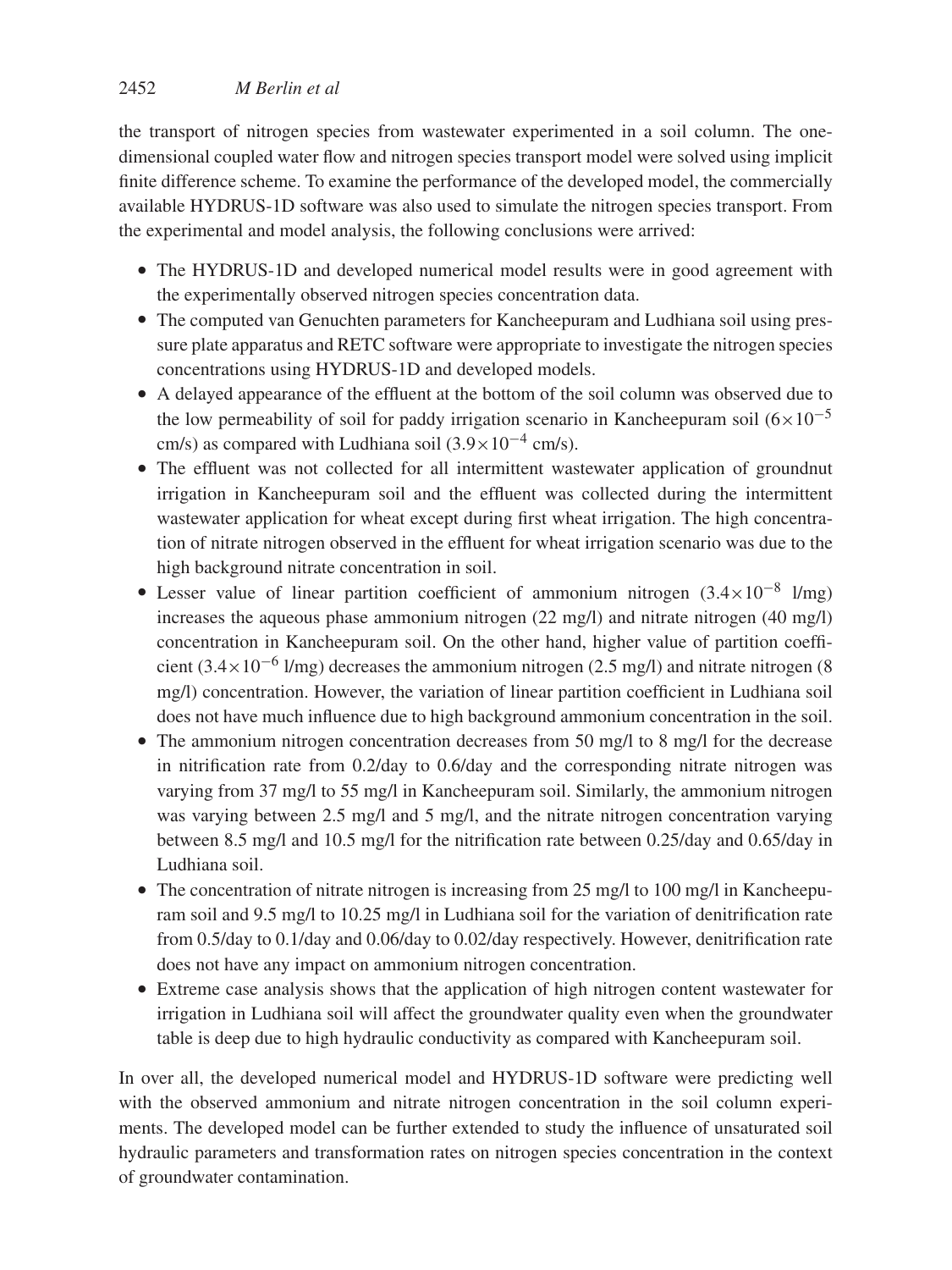# **References**

- Al-Lahham O, El-Assi N M and Fayyad M 2003 Impact of treated wastewater irrigation on quality attributes and contamination of tomato fruit. *Agric. Water Manag.* 61: 51–62
- Antonopoulos V Z 1993 Simulation of water and nitrogen dynamics in soils during wastewater applications by using a finite-element model. *Water Resources Manag.* 7: 237–325
- Antonopoulos V Z 2006 Water movement and heat transfer simulations in a soil under ryegrass. *Biosyst. Eng.* 95(1): 127–138
- Asano T and Levine A D 1995 Wastewater reuse: A valuable link in water resources management. *Water Qual. Int.* 4: 20–24
- Asano T and Levine A D 1996 Wastewater reclamation, recycling and reuse: Past, present, and future. *Water Sci. Tech.* 33: 1–14
- Babiker I S, Mohamed M A A, Terao H, Kato K and Ohta K 2004 Assessment of groundwater contamination by nitrate leaching from intensive vegetable cultivation using geographical information system. *Environ. Int.* 29: 1009–1017
- Balakrishnan M, Arul Antony S, Gunasekaran S and Natarajan R K 2008 Impact of dyeing industrial effluents on the groundwater quality in Kancheepuram (India). *Indian J. Sci. Tech.* 1(7): 1–8
- Berlin M, Suresh Kumar G and Nambi I M 2013 Numerical modelling on fate and transport of nitrate in an unsaturated system under non-isothermal condition. *Eur. J. Environ. Civil Eng.* 17(5): 350–373
- Berlin M, Suresh Kumar G and Nambi I M 2014a Numerical modelling on transport of nitrogen from wastewater and fertilizer applied on paddy fields. *Ecol. Model.* 278: 85–99
- Berlin M, Suresh Kumar G and Nambi I M 2014b Numerical modeling on the effect of dissolved oxygen on nitrogen transformation and transport in unsaturated porous system. *Environ. Model. Assess.* 19(4): 283–299
- Berlin M, Suresh Kumar G and Nambi I M 2014c Numerical modeling of biological clogging on transport of nitrate in an unsaturated porous media. *Environ. Earth Sci.* 73(7): 3285–3298
- Bradford A, Brook R and Hunshal C S 2003 Wastewater irrigation in Hubli–Dharwad, India: Implications for health and livelihoods. *Environ. Urban* 15(2): 157–170
- Brunetti G, Senesi N and Plaza C 2007 Effects of amendment with treated and untreated olive oil mill wastewaters on soil properties, soil humic substances and wheat yield. *Geoderma* 138: 144–152
- CGWB 2007 Ministry of Water Resources, Government of India, North Western Region, Chandigarh, http://cgwb.gov.in/district\_profile/punjab/ludhiana.pdf. Accessed 28 October 2014
- Chen X, Wu H and Wo F 2007 Nitrate vertical transport in the main paddy soils of Tai Lake region, China. *Geoderma* 142: 136–141
- Chinh L V, Hiramatsu L, Harada M and Mori M 2008 Nitrogen and phosphorus runoff modeling in a flat low-lying paddy cultivated area. *Paddy Water Environ.* 6: 405–414
- Cho J Y 2003 Seasonal runoff estimation of N and P in a paddy field of central Korea. *Nutr. Cycl. Agroecosyst.* 65: 43–52
- Cho J Y and Choi J K 2001 Nitrogen and phosphorus losses from a broad paddy field in central Korea. *Commun. Soil Sci. Plan Anal.* 32: 2395–2410
- Cooper R L 1991 Public health concerns in wastewater reuse. *Water Sci. Tech.* 24: 55–65
- Haijun S, Hailin Z, Jiasen W, Peikun J and Weiming S 2013 Laboratory Lysimeter analysis of NH<sub>3</sub> and N<sub>2</sub>O emissions and leaching losses of nitrogen in a Rice-Wheat rotation system irrigated with nitrogen-rich wastewater. *Soil Sci.* 178(6): 316–323
- Han K W, Cho J Y and Choi J K 1999 Annual runoff loading of nitrogen and phosphorus from a paddy field. *Agric. Chem. Biotech.* 42: 29–23
- Iqbal M 2010 Nitrogen leaching from paddy field under different fertilization rates. *Malaysian J. Soil Sci.* 15: 101–114
- Jang T, Jung M, Lee E, Park S, Lee J and Jeong H 2013 Assessing environmental impacts of reclaimed wastewater irrigation in paddy fields using bioindicator. *Irrigation Sci.* 31: 1225–1236
- Jang T I, Kim H K, Seong C H, Lee E J and Park S W 2012 Assessing nutrient losses of reclaimed wastewater irrigation in paddy fields for sustainable agriculture. *Agric. Water Manag.* 104: 235–243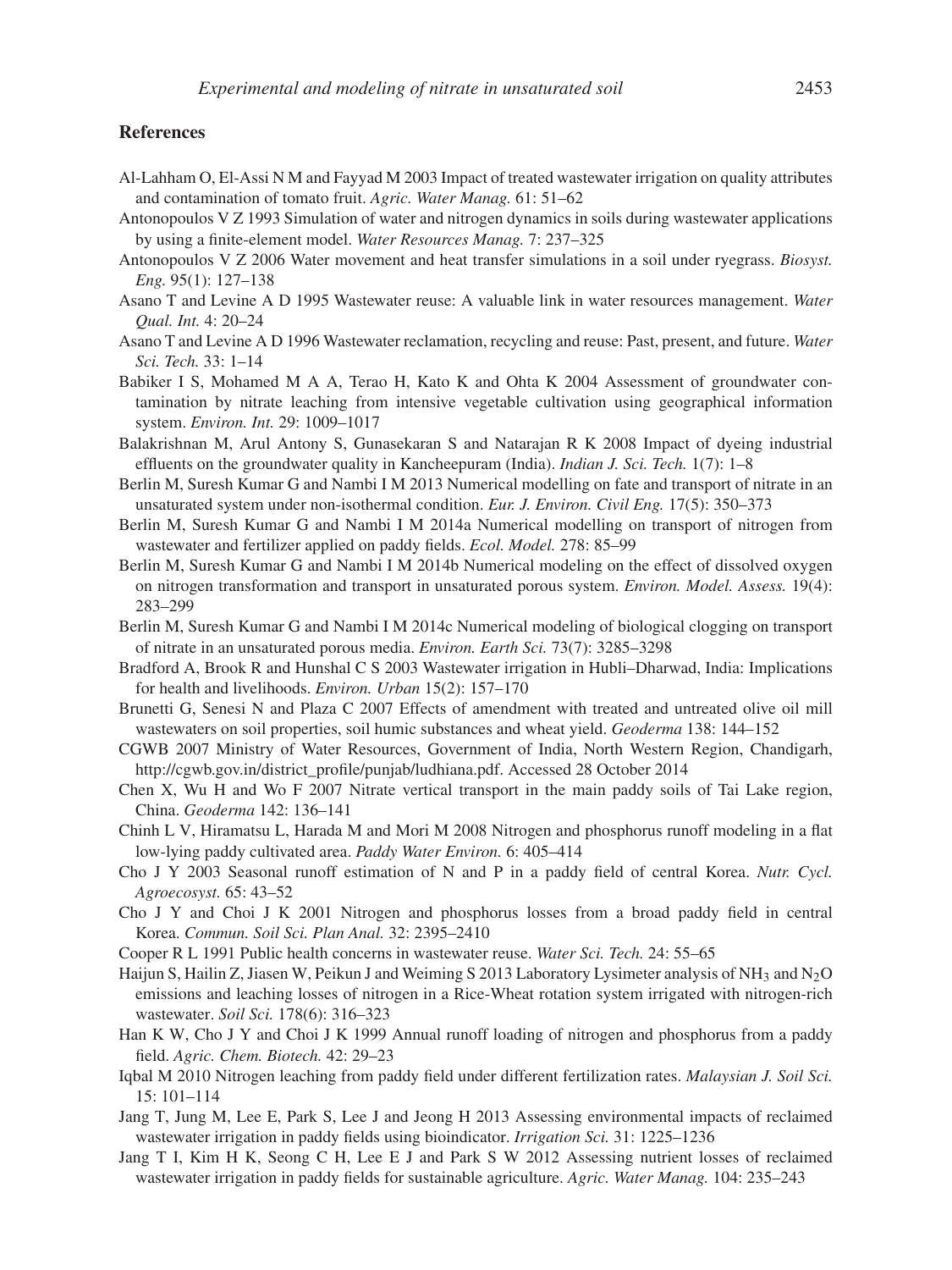- Jang T I, Lee S B, Sung C H, Lee H P and Park S W 2010 Safe application of reclaimed water reuse for agriculture in Korea. *Paddy Water Environ.* 8: 227–233
- Kaluarachchi J and Parker J C 1988 Finite element model of Nitrogen species transformation and transport in the unsaturated zone. *J. Hydrol.* 109: 249–274
- Kang M S, Kim S M, Park S W, Lee J J and Yoo K H 2007 Assessment of reclaimed wastewater irrigation impacts on water quality, soil, and rice cultivation in paddy fields. *J. Environ. Sci. Health A* 42: 439–445
- Kim J W, Kim J, Choi H and Schwartz F W 2004 Modeling the fate and transport of organic and nitrogen species in soil aquifer treatment process. *Water Sci. Tech.* 50(2): 255–261
- Kim S M, Park S W, Lee J J, Benham B L and Kim H K 2007 Modeling and assessing the impact of reclaimed wastewater irrigation on the nutrient loads from an agricultural watershed containing rice paddy fields. *J. Environ. Sci. Health A* 42: 305–315
- Kiziloglu F M, Turan M, Sahin U, Angin I, Anapali O and Okuroglu M 2007 Effects of wastewater irrigation on soil and cabbage-plant (Brassica olerecea var. Capitate cv. Yalova-1) chemical properties. *J. Plant Nutr. Soil Sci.* 170: 166–172
- Lee M S, Lee K K, Hyun Y, Clement T P and Hamilton D 2006 Nitrogen transformation and transport modeling in groundwater aquifers. *Ecol. Model.* 192: 143–159
- Liang X Q, Chen Y X, Li H, Tian G M, Ni W Z, He M M and Zhang Z J 2007 Modeling transport and fate of nitrogen from urea applied to a near-trench paddy field. *Environ. Pollut.* 150: 313–320
- Lubello C, Gori R, Nicese F P and Ferrini F 2004 Municipal-treated wastewater reuse for plant nurseries irrigation. *Water Res.* 38: 2939–2947
- MacQuarrie K T B, Sudicky E A and Robertson W D 2001 Multicomponent simulation of wastewaterderived nitrogen and carbon in shallow unconfined aquifers II. Model application to a field site. *J. Contam. Hydrol.* 47: 85–104
- Mohammad N A 2007 Nitrate contamination of groundwater: A conceptual management framework. *Environ. Impact Assess. Rev.* 27: 220–242
- Mojid M A, Biswas S K and WyseureGCL 2012 Interaction effects of irrigation by municipal wastewater and inorganic fertilisers on wheat cultivation in Bangladesh. *Field Crops Res.* 134: 200–207
- MSME 2014 Brief industrial profile of district Ludhiana, Micro, Small & Medium Enterprise Development Institute, Govt. of India, Ministry of MSME, Industrial Area- B, Pratap Chowk, Ludhiana-141003. http:// dcmsme.gov.in/dips/Ludhiana.pdf. Accessed 28 October 2014
- NATCOM 2004 India's initial national communication to the United Nations framework conversion on climate changes, National communication project, Ministry of environment and forests, Govt. of India. http://unfccc.int/resource/docs/natc/indnc1.pdf. Accessed 28 October 2014
- Palese A M, Pasquale V, Celano G, Figliuolo G, Masi S and Xiloyannis C 2009 Irrigation of olive groves in Southern Italy with treated municipal wastewater: Effects on microbiological quality of soil and fruits. *Agric. Ecosyst. Environ.* 129: 43–51
- Papadopoulos F, Parissopoulos G, Papadopoulos A, Zdragas A, Ntanos D, Prochaska C and Metaxa I 2009 Assessment of reclaimed municipal wastewater application on rice cultivation. *Environ. Manag.* 43: 135– 143
- Pathak H, Joshi H C, Chaudhary A, Chaudhary R, Kalra N and Dwiwedi M K 1999 Soil amendment with distillery effluent for wheat and rice cultivation. *Water Air Soil Pollut.* 113: 133–140
- Paul S A, Chavan S K and Khambe S D 2012 Studies on characterization of textile industrial waste water in Solapur city. *Int. J. Chem. Sci.* 10(2): 365–642
- Pedrero F, Kalavrouziotis I, Alarcon J J, Koukoulakis P and Asano T 2010 Use of treated municipal wastewater in irrigated agriculture—Review of some practices in Spain and Greece. *Agric. Water Manag.* 97: 1233–1241
- Qiang L X, Lei X, Hua L, Miao H M, Chao Q Y, Jin L, Yu N E, Shi Y Y and Yingxu C 2011 Influence of N fertilization rates, rainfall, and temperature on nitrate leaching from a rainfed winter wheat field in Taihu watershed. *Phys. Chem. Earth* 36: 395–400
- Ramana S, Biswas A K, Singh A B and Yadava R B R 2002 Relative efficacy of different distillery effluents on growth, nitrogen fixation and yield of groundnut. *Bioresour. Tech.* 81: 117–121